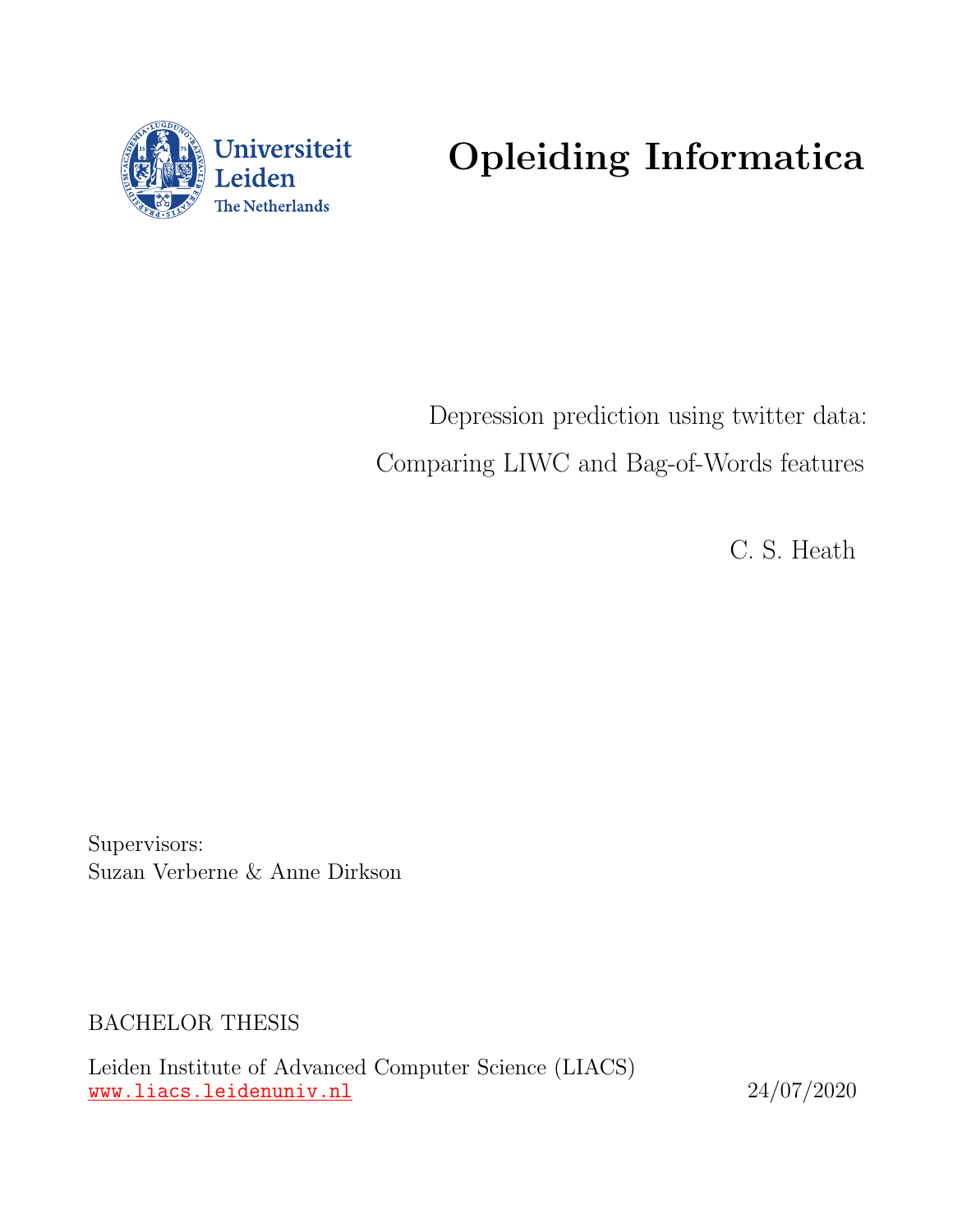#### Abstract

Depression is a mental health issue that is still being underdiagnosed to this day. This is the main reason that the idea of being able to detect depression via social media data is explored. Social media is widely used by people to gain information and share thoughts and feelings. In this research we aimed to compare models that can detect if a user might possibly have signs of depression based on a subset of their tweets. We tried to do so by awnsering the question: to what extent is it possible to detect if a person might have depression signs based on Twitter text data using classification models? In the process of doing so, two different feature sets were compared, one made by the Linguistic Inquiry and Word Count tool and the other a Bag of Words feature set that uses words as features. For each feature set three classifiers were compared: Naive Bayes, Random Forest and Linear Support Vector Machine (SVM). The best performing classifier on the LIWC feature set after hypertuning the parameters was Random Forest which scored an accuracy of 82%. For the BOW feature sets both the data set including the tweet on which users were labeled as depressed, the signal tweet, as a modified version which did not include the feature test were compared: the one including the signal tweet had an accuracy of 94% using Linear SVM and 71% without the signal tweet using Linear SVM. We found that while the accuracy score seemed promising for the BOW models, the LIWC feature models gave us more useful insight and correspond the best with previous research.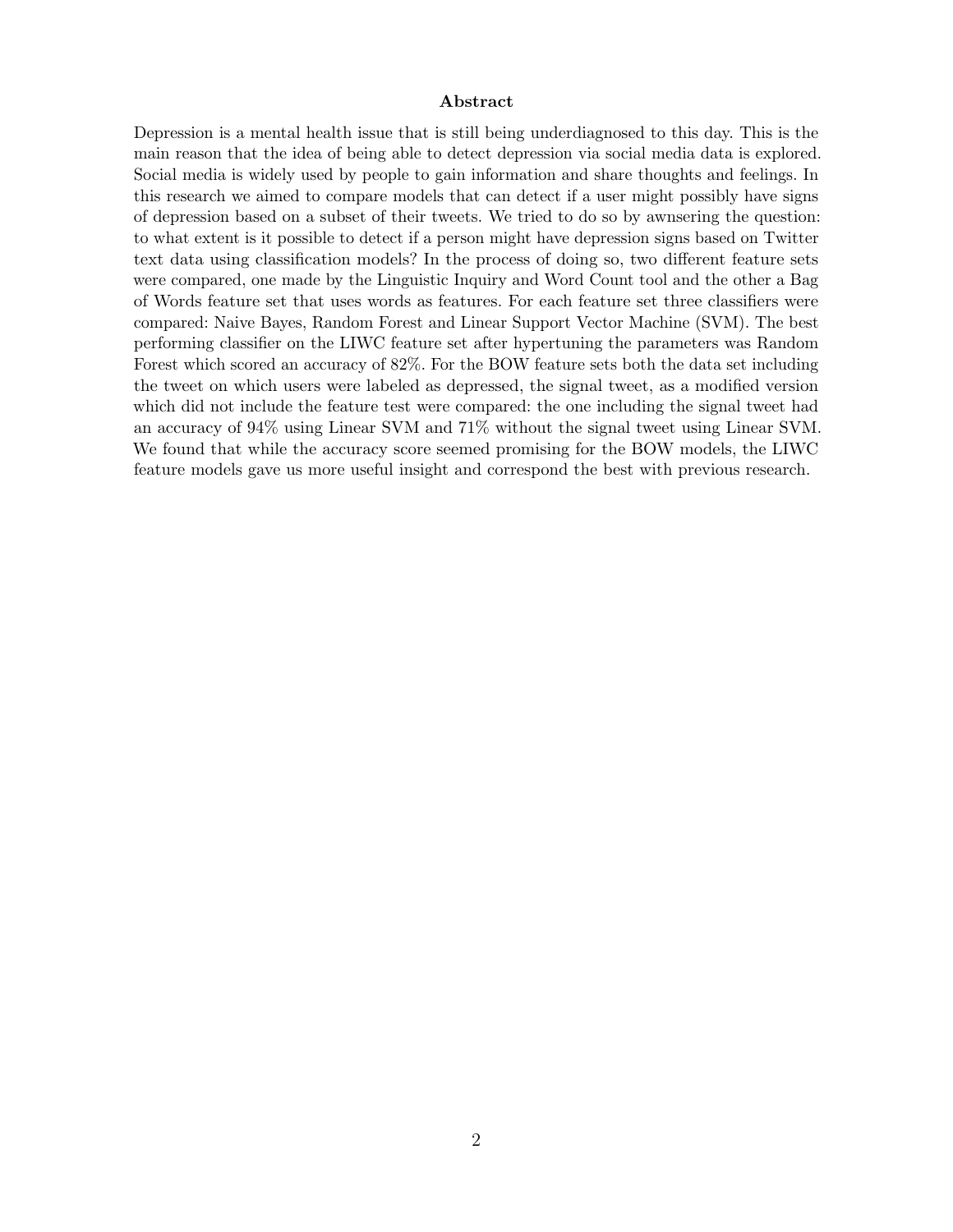# Contents

| $\mathbf{1}$            |                         | Introduction                            | 1              |  |  |  |
|-------------------------|-------------------------|-----------------------------------------|----------------|--|--|--|
|                         | $1.1\,$                 |                                         | $\mathbf{1}$   |  |  |  |
|                         | 1.2                     |                                         | $\overline{2}$ |  |  |  |
|                         | 1.3                     |                                         | $\overline{2}$ |  |  |  |
| $\overline{\mathbf{2}}$ |                         | <b>Background</b>                       | 3              |  |  |  |
|                         | 2.1                     | <b>LIWC</b>                             | 3              |  |  |  |
|                         | $2.2\,$                 |                                         | $\overline{4}$ |  |  |  |
| $\bf{3}$                |                         | <b>Methods</b>                          | 6              |  |  |  |
|                         | 3.1                     |                                         | 6              |  |  |  |
|                         | 3.2                     |                                         | $\overline{7}$ |  |  |  |
|                         |                         | 3.2.1                                   | $\overline{7}$ |  |  |  |
|                         |                         | 3.2.2                                   | 8              |  |  |  |
|                         | 3.3                     |                                         | 9              |  |  |  |
|                         | 3.4                     |                                         | 10             |  |  |  |
| $\blacktriangle$        | <b>Results</b>          |                                         | 12             |  |  |  |
|                         | 4.1                     |                                         | 12             |  |  |  |
|                         | 4.2                     |                                         | 14             |  |  |  |
|                         | 4.3                     |                                         | 18             |  |  |  |
| $\bf{5}$                |                         | <b>Discussion</b>                       | 20             |  |  |  |
| 6                       |                         | <b>Conclusions and Further Research</b> | 22             |  |  |  |
|                         | <b>References</b><br>24 |                                         |                |  |  |  |
|                         | <b>Appendix</b>         |                                         | 25             |  |  |  |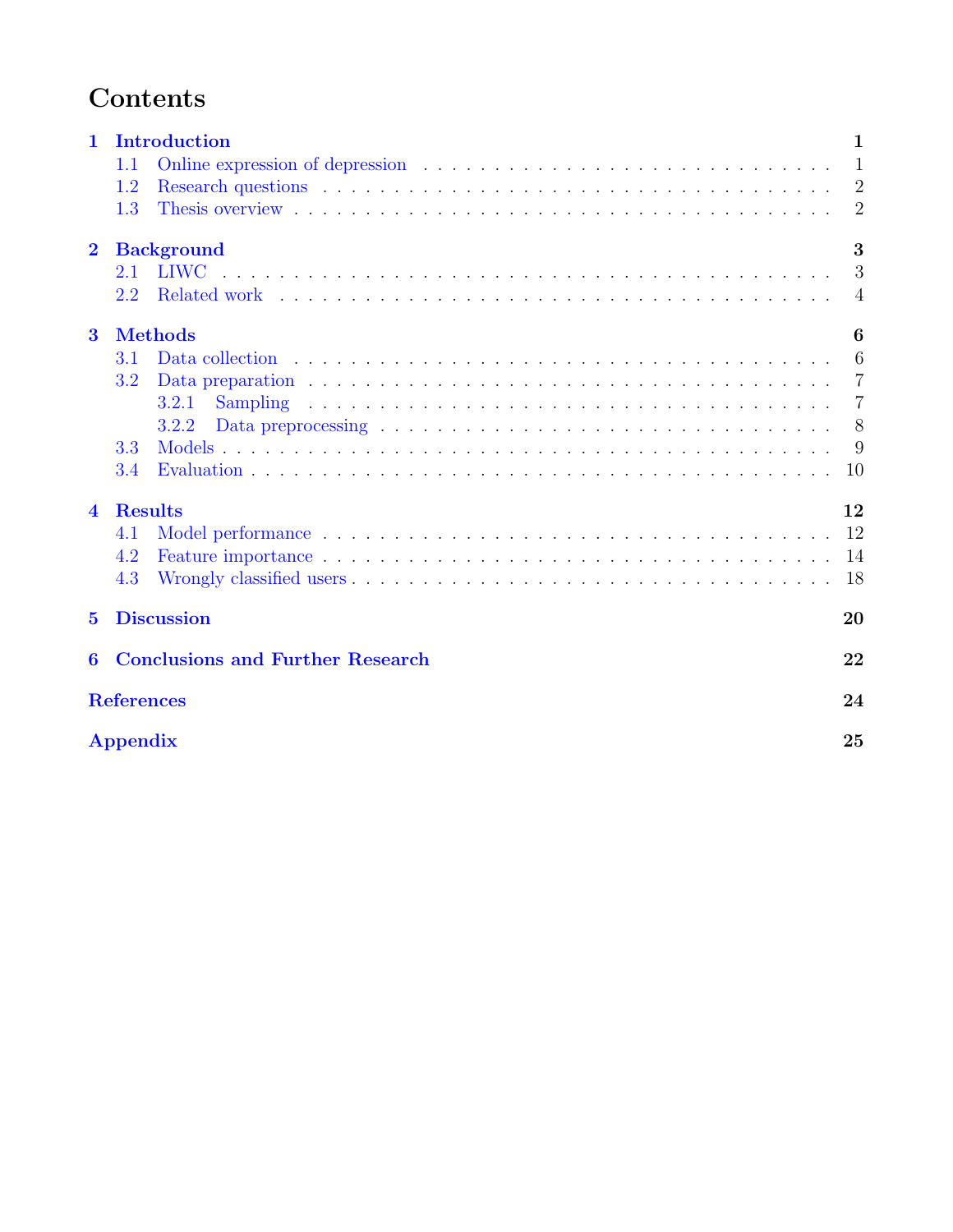### <span id="page-3-0"></span>1 Introduction

Social media has greatly impacted the amount of data that is produced every day on the internet. According to a report by DOMO, a mobile, cloud-based operating system service, every minute worldwide there are over 92,340 posts on Tumblr, 55,140 new photos on Instagram and 511,200 tweets posted on Twitter [\[1\]](#page-25-1). Besides communicating with other people, users use social media to express their feelings, emotions and thoughts via text or images [\[2\]](#page-25-2). While there has been a lot of research on how social media can impact the mental health of someone  $\frac{3}{10}$ , at the same time researchers are also trying to find ways to predict if someone struggles with mental health issues via the behavior they show on social media [\[18\]](#page-26-0)[\[20\]](#page-26-1). The majority of these studies focus on depression.

#### <span id="page-3-1"></span>1.1 Online expression of depression

While many people feel sad or depressed from time to time, those feelings often go away after a few days. However, when these feelings do not go away after a few days, someone might suffer from depression. According to the World Health Organization [\[21\]](#page-26-2) the most common signs of depression are a low or sad mood, lack of appetite, loss of interest and enjoyment, and reduced energy levels. These signs are often combined with common anxiety signs such as having a low self-esteem and feeling irritable and anxious. People who are suffering from anxiety can also experience suicidal thoughts or thoughts of harming themselves. Worldwide it is estimated that around 264 million people of all ages suffer from depression [\[21\]](#page-26-2). Even though there is a lot more attention for this condition, especially adolescent depression continues to being under diagnosed by primary care physicians [\[17\]](#page-26-3).

Because social media provides a platform for a lot of people to share their thoughts,feelings and opinions, it is a very interesting source of data for researchers who are interested in human behavior combined with online expression of emotions and feelings. In their study, Ophir et al. compared the traditional offline clinical view of depression with the online expression via Facebook [\[13\]](#page-26-4). To measure the offline clinical expression, they used the Depression DSM-5 Diagnostic criteria, which states that an individual must be experiencing at least five of the given symptoms during a consecutive 2-week period. At least one of those symptoms should be a depressed mood or loss of interest and enjoyment. They found that depressive status updates were more likely to include cognitive distortions such as black and white thinking, selective thinking and over generalization, more lyrical, abstract in concept, and also had more negative attitudes towards others. Their findings suggest that online expression of depression usually involve references to the more psychological and behavioral aspects of depression, while the offline image of depression is mostly focused on more physical symptoms such as described in the paragraph above, such as being tired, lack of appetite.

The way in which users use social media can also say something about their condition, as Park et al found [\[14\]](#page-26-5). They found that non-depressed individuals mostly used Twitter as a source of information consuming and sharing tool, while depressed users used Twitter more for social awareness, emotional interaction, to console themselves and express how they were feeling. Non depressed users were more keen to manege the type and amount of information they saw on Twitter, rather than make sure to control the type of sentiments they received. This difference was measured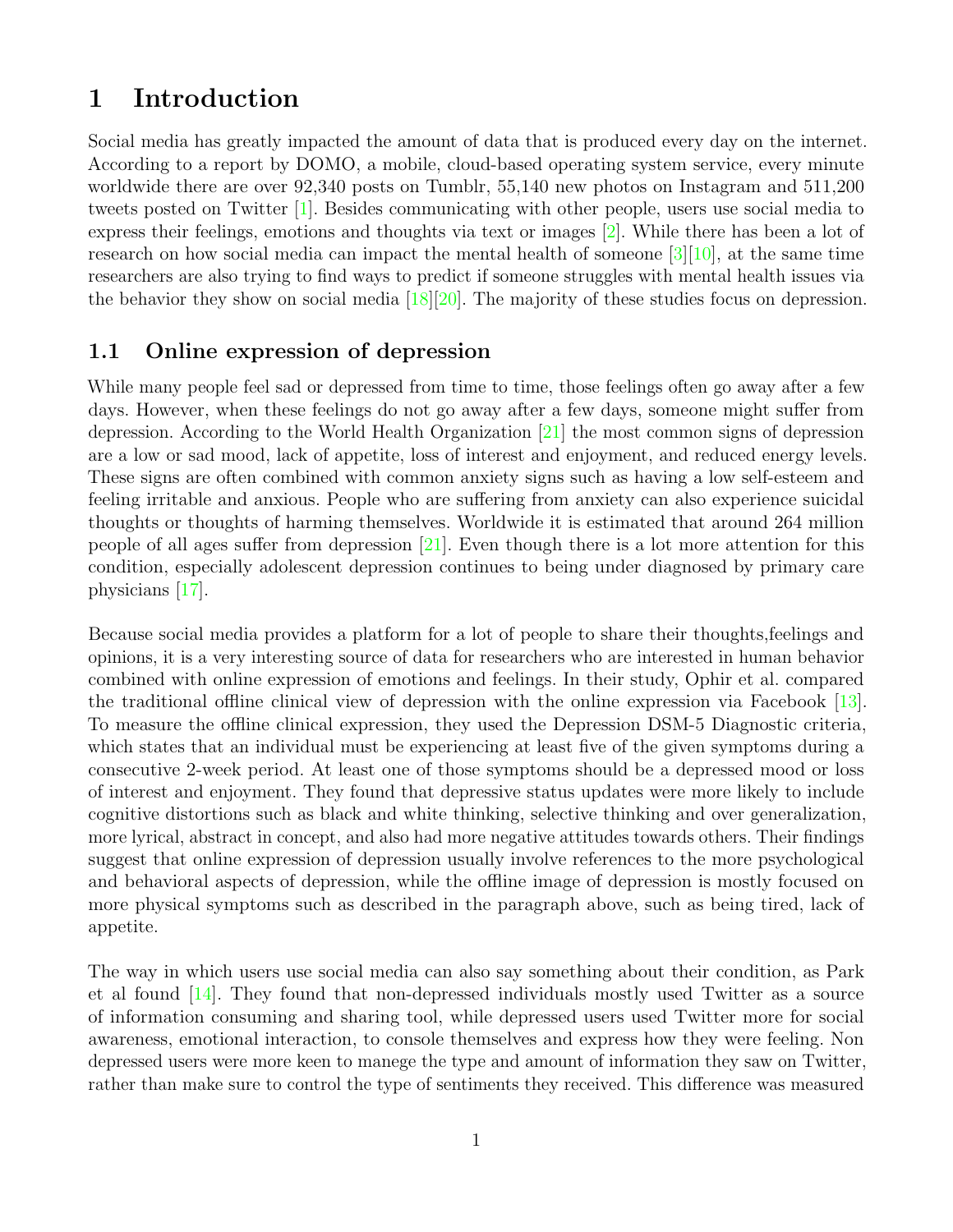by asking people the reason for following people on Twitter. One of the reason for this, according to this study, might be the mental state of a person could influence the perception of the world and the people around them. So depressed people look at the world in a different light than people who are not depressed. Which makes sense if you look at the symptoms given by the WHO and DSM-5, they often include loss of enjoyment and interest, but also a low or sad mood.

### <span id="page-4-0"></span>1.2 Research questions

Because depression is still being under diagnosed, this research will attempt to investigate if it is possible to recognize signs of depression in social media messages. This will be done by answering the following question:

"To what extent is it possible to detect if a person might have depression signs based on Twitter text data using classification models?"

To answer this question this study will also compare two widely used feature sets: using the Linguistic Inquiry and Word Count tool to generate features and the Bag of Words model features. The Linguistic Inquiry and Word Count tool [\[16\]](#page-26-6), or LIWC for short, is a text analysis application which can be used to analyze text based on word categories. The word categories are composed by a group of psychology researches and focus on the various emotional, cognitive, and structural components of someone's written speech.

We will try to compare these two feature sets by answering the following sub question:

"How do the results of classifying with LIWC features compare to classifier results with the Bag of Words model?"

#### <span id="page-4-1"></span>1.3 Thesis overview

In this thesis the extent to which a classifier model can predict depression based on tweets will be explored, as well as the comparison between two different feature sets: LIWC and bag of words. The background context as well as an explanation of LIWC will be given in section [2;](#page-5-0) section [3](#page-8-0) describes the data collection, sampling and preprocessing of the data as well as the classification process; section [4](#page-14-0) describes the results of the classification models and the analysis of the results. The discussion takes place in section [5](#page-22-0) and finally the conclusions and suggestion for further research will be given in section [6.](#page-24-0)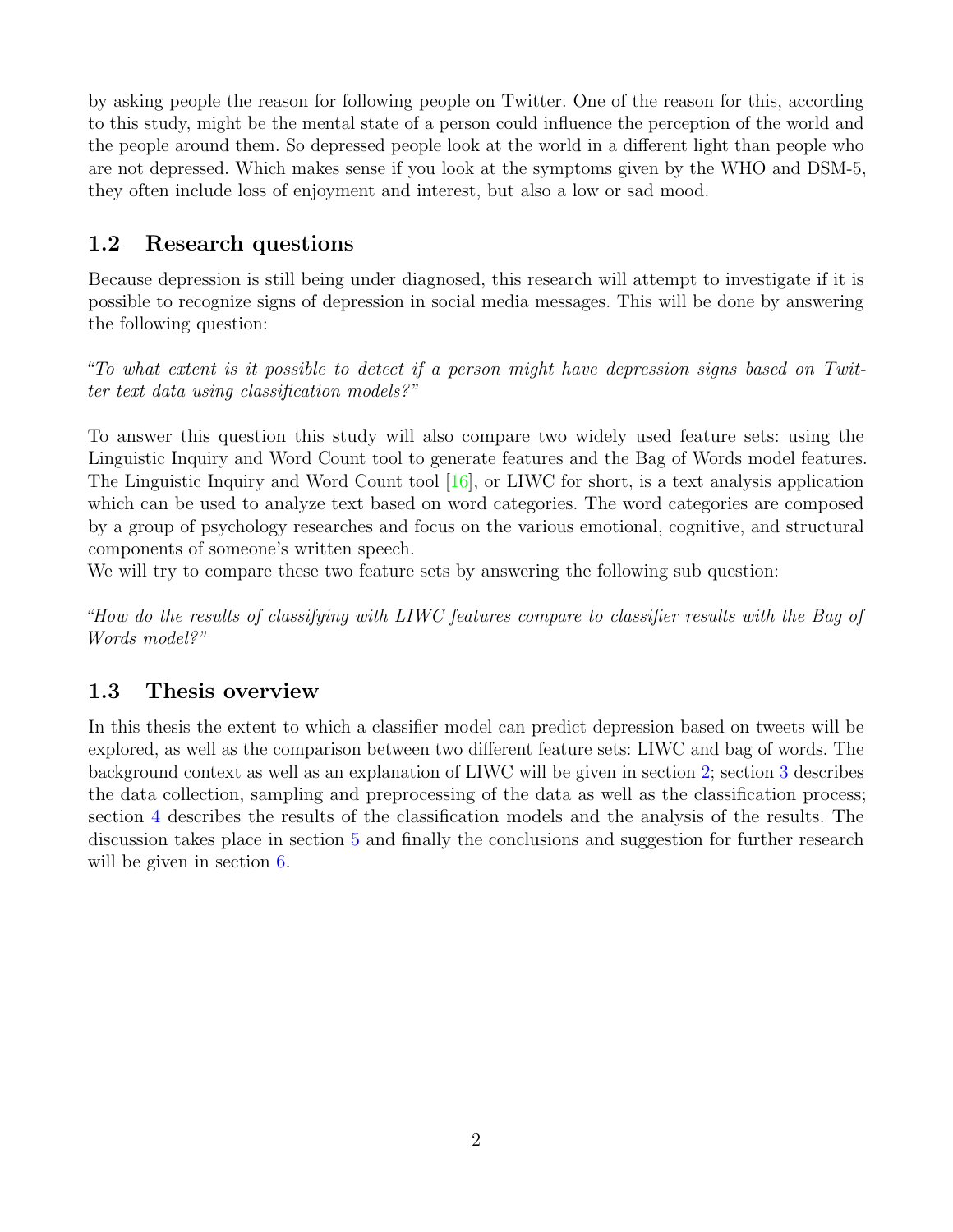# <span id="page-5-0"></span>2 Background

The following subsections contain an overview of the studies related to this thesis and background information on the software that is used in this research: LIWC.

### <span id="page-5-1"></span>2.1 LIWC

For part of the comparison in this research we use the Linguistic Inquiry and Word Count tool, LIWC for short, to generate the percentages of words that indicate different emotions, thinking styles, but also linguistic categories such as tenses, used in a sentence [\[16\]](#page-26-6). LIWC was created by researches who had an interest in psychology who managed to develop categories that capture the social and psychological state of people through their language. So what LIWC does is it counts per line of data that you give it to analyze, the words that reflect the different categories. These word counts are then converted to the percentage of that word relative to the whole line. Words can be part of multiple categories, an example taken from the LIWC manual itself is that the word 'cried' is part of five different word categories: Sadness, Negative Emotion, Overall Affect, Verb, and Past Focus.

LIWC has approximately 90 categories which is returns as output. These categories are summarized by:

- Summary Language Variables, which include some general information like words per sentence, emotional tone and number of words that are also present int the dictionary.
- Linguistic Dimensions, like pronouns, prepositions, common adverbs and negations, which focuses on how we communicate.
- Other Grammar, such as common verbs, adjectives, numbers and comparisons.
- Psychological Processes, which is the biggest category including all kinds of psychological processes and social interactions like positive or negative emotion, anxiety, sadness, family, health, time orientations and informal languages such as swear words and netspeak (words like btw, thx and lol)

For all 90 categories a separate list or dictionary was built consisting of relevant words. After creating a master list of all the words the researchers could think of that reflected that category, a team of human judges evaluated each word and checked if that word truly reflected the category. The words is only included in the final dictionary if all the judges decided that is was appropriate.

It is important to note that LIWC does not take context into account. So a person might use a lot of depression related words, but would that mean they are really depressed? It is very difficult to prove as one could, for example, be pretending to be depressed. This also mean that LIWC does not take figure of speech such as sarcasm, metaphors or irony into account. So we should keep this in mind when analyzing the results given by LIWC.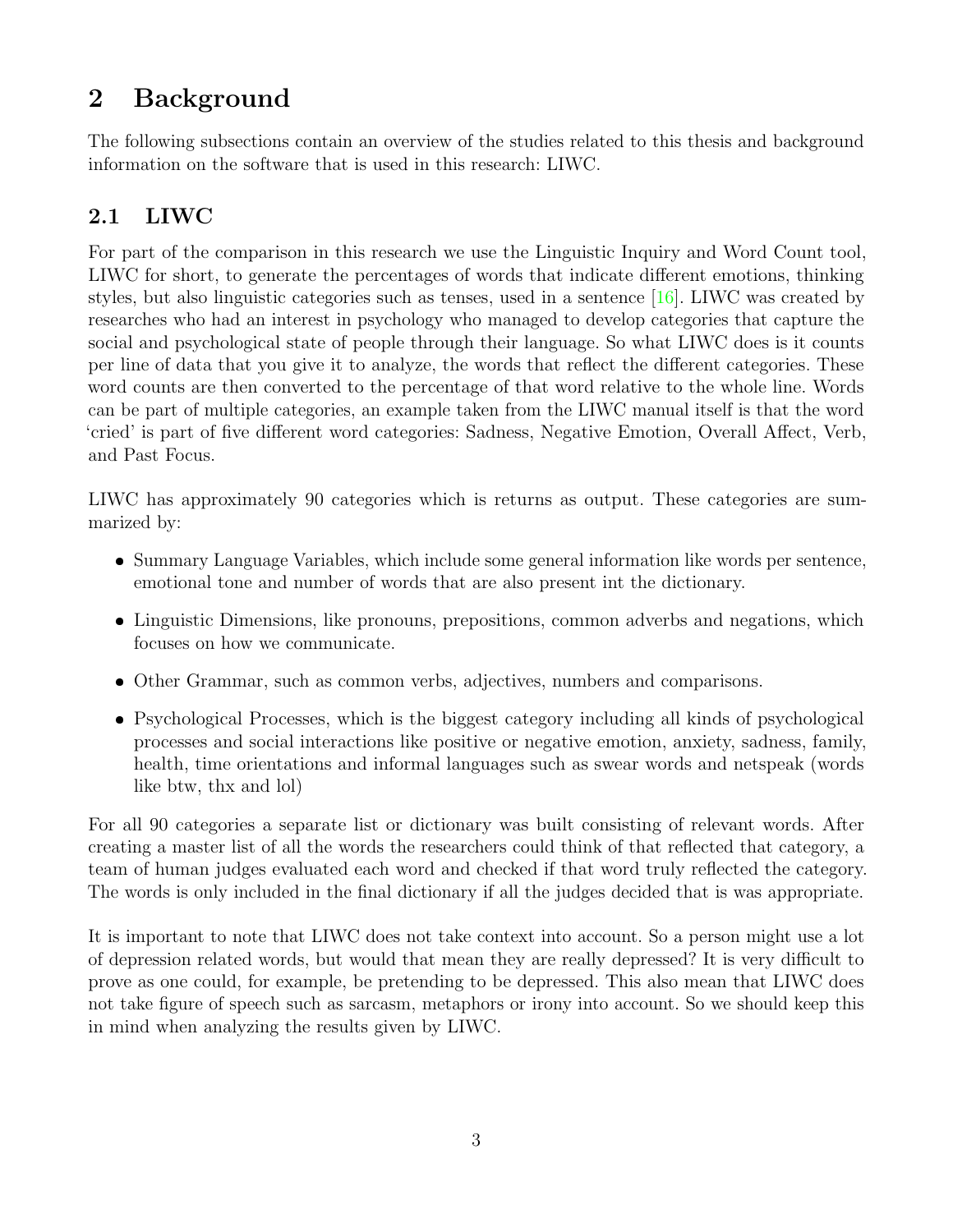#### <span id="page-6-0"></span>2.2 Related work

Over the past decade there has been a lot of research to predict mental health issues using social media data. Islam et al. showed a machine learning approach to predict depression in Facebook users [\[9\]](#page-25-5). They focused on four types of factors like emotional process, linguistic style, temporal process and all three combined. To find these factors they also used LIWC to get values of each type of factor. After comparing four major classifiers: Support Vector Machine, K-Nearest Neighbors, Decision trees and Ensemble, they found that Decision trees performed best at predicting depression. While all classifiers performed between 60 and 80%, the decision trees gave the highest score for recall and F-measure for the depressed class.

Similar research was done predicting postpartum depression using machine learning techniques on Reddit data. They found strong predictive capabilities with an accuracy of 87% for postpartum depression and an accuracy of 91.7% for predicting depressive content using multiplayer perceptron neural network.

LIWC has been a popular tool for not only predicting depression and other mental health issues, but also to give insight in the ways in which depressed people interact and represent themselves on online platforms [\[12\]](#page-25-6). Besides the frequently used LIWC software, the bag of words features are also widely used within research in depression classification. In a extensive evaluation of the effectiveness of using social media activities to estimate depression levels, it is shown that the highest accuracy for a bag of words feature set is somewhere around 69% [\[20\]](#page-26-1). In this research in addition to the bag of words feature set based on Japanese tweets, they also used features like topic, positive and negative words, time and tweet frequency to predict depression levels. A accuracy of 61% was found when only using bag of words with a total of 20.000 words with a appearance of at least 25 across all users, and 62% when using 2000 words. They mention overfitting as a cause for the low accuracy result.

An accuracy of around 70% seems to be a good average for most classification models for prediction depression levels. One of the most cited researches within this fields also found an accuracy of 70% with an SVM classifier [\[7\]](#page-25-7). Besides LIWC, this research also focused on what people talk about instead of just the linguistic style of depressive language. To achieve this a depression lexicon was created by extracting words from the "Mental Health" category of Yahoo! Answers.

There have also been a few shared tasks that were centered around detection of (mental) health problems. The CLEF eRisk labs have been centered around the early risk prediction for different purposes. The eRisk of 2020 was focused on the early detection of sign of self-harm and measuring the severity of the signs of depression [\[11\]](#page-25-8). In 2015 the CLPsych shared tasks was centered around depression and PTSD on Twitter [\[5\]](#page-25-9). Within these tasks they aimed to compare various approaches to modeling language relevant to mental health (Depression and PTSD specifically) from Twitter. They found that there were clear benefits to using topic modeling approaches as these provided strong signals relevant to mental health, but also that simple linguistic features provided some classification power.

This thesis uses a data set that was constructed by Shen et al [\[18\]](#page-26-0). In their research they aimed to create a multi model learning solution because according to their paper the behavior of social media users are multi-dimensional. The multimodal depressive dictionary learning model they propose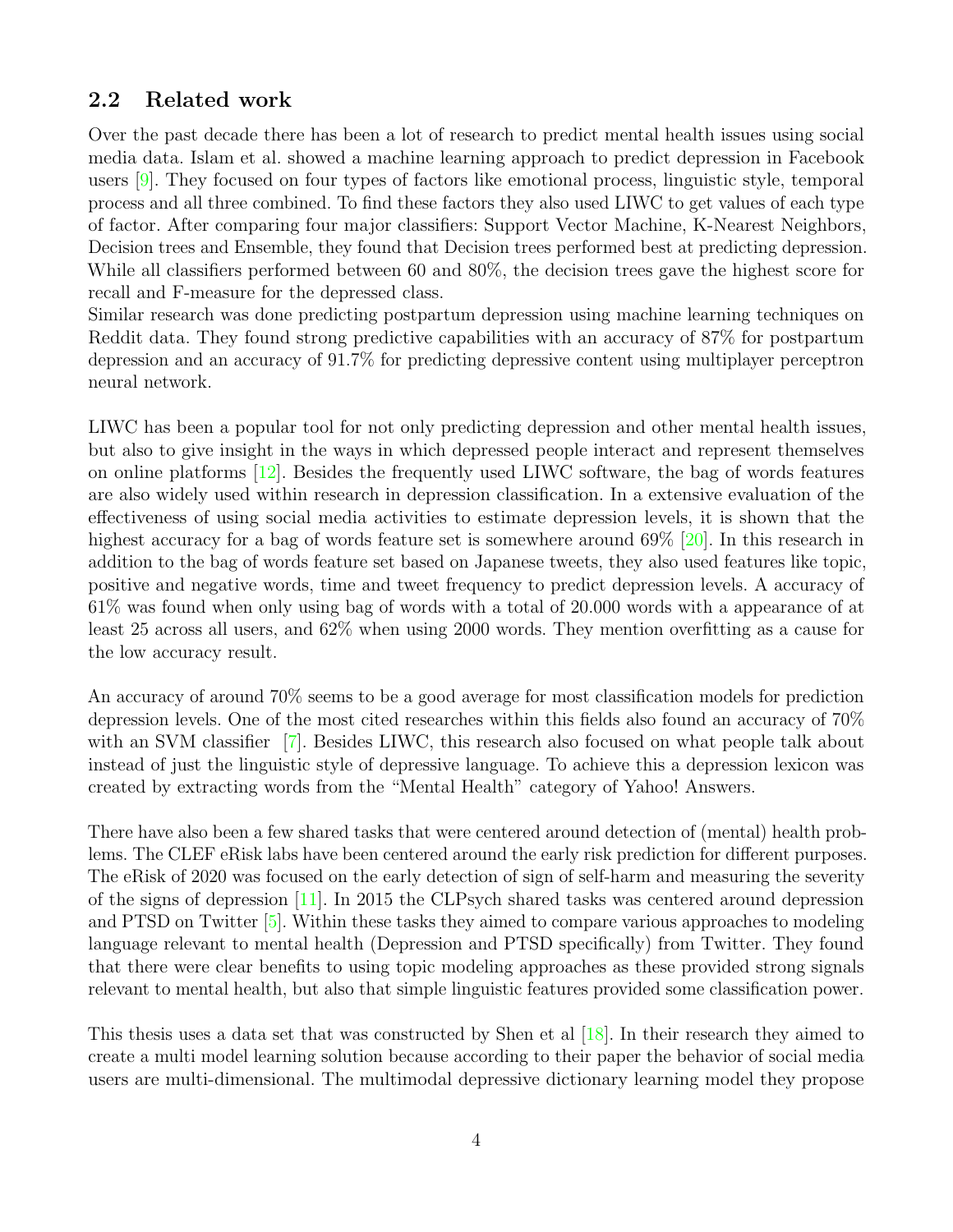combines different modalities that are not independent of each other and share common patterns that cannot be captured otherwise. They extracted from each user in their database depression related features, that were not only inspired by the offline symptoms of depression but also by social media behavior. They divided these features in six modalities: social network features, user profile features, visual features, emotional features, topic-level features, and domain-specific features. For the emotional features they used among other things LIWC to extract the amount of positive and negative emotion words. Their final model considers, besides each feature group as a single modality, the relations between all modalities. No report was given on the relevance of these features. They did mention some interesting findings related to the features they used, such as that depressed people tend to post more between 23:00 and 6:00, and that depressed used use more emotional words in their tweets.

They compared four different classification methods: Naive Bayes, Multiple Social Networking Learning, Wasserstein Dictionary Learning and their own Multi modal Depressive Dictionary Learning. They found that Naive Bayes achieved a accuracy of 73%, a recall of 73% and an F1 score of 72%. Their own Multimodal Dictionary Learning achieved the best performance with a 85% F1-score.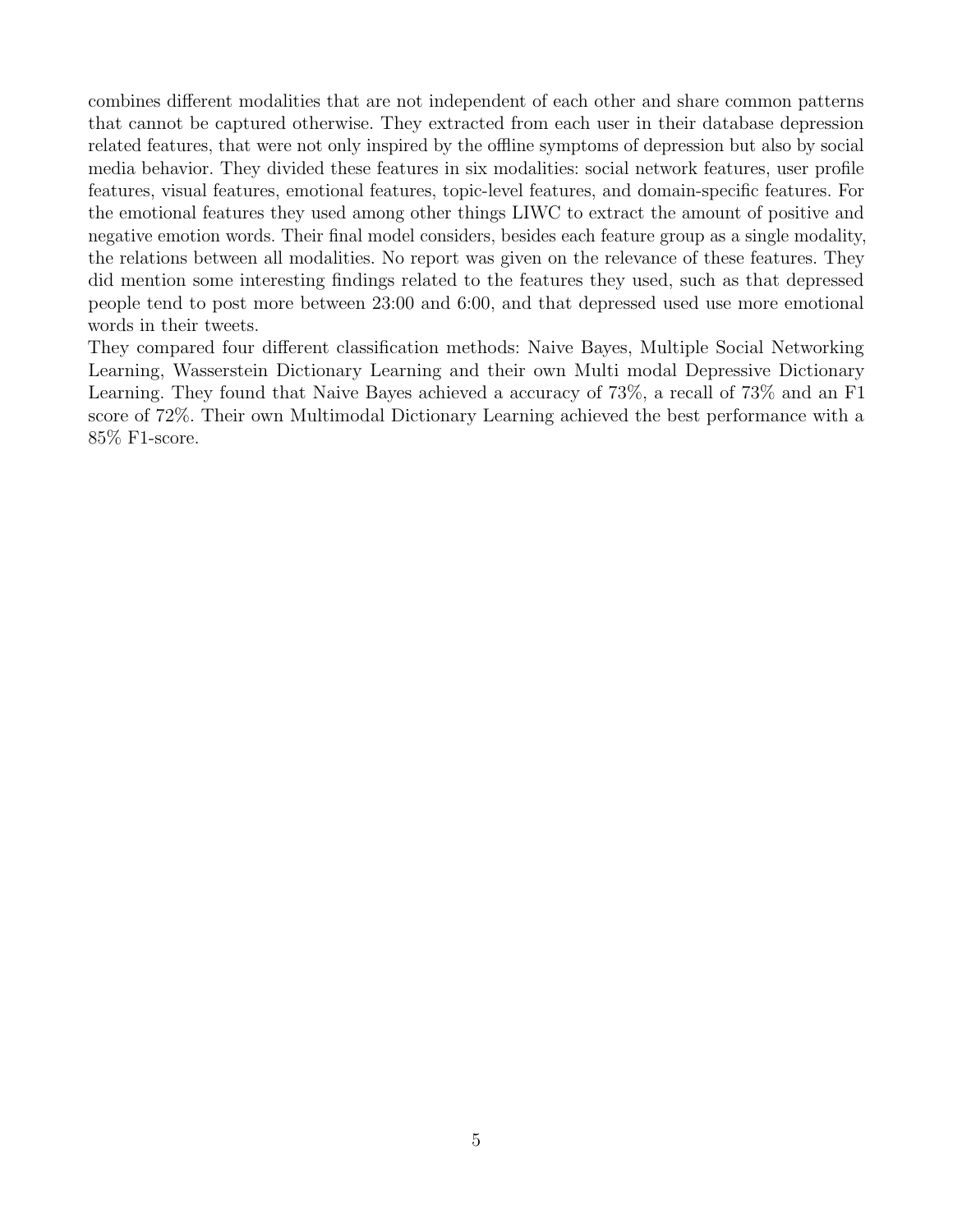# <span id="page-8-0"></span>3 Methods

The goal of this research is to try and predict whether a user might have signs of depression based on their tweets, and in this process comparing two different feature sets. In this section the steps to perform this prediction are explained. All the steps described below relating to the data preparation, sampling and preprocessing are written in Python, using mainly the Scikit-learn module [\[15\]](#page-26-7).



<span id="page-8-2"></span>Figure 1: Workflow diagram

Figure [1](#page-8-2) shows an illustration of the method that will be used in this research. The green squares show preprocessing the data, the orange squares show the classification steps and the yellow squares show the results that will be discussed in section [4.](#page-14-0)

#### <span id="page-8-1"></span>3.1 Data collection

The data that is used in this research is collected by Shen et al [\[19\]](#page-26-8) for their multi modal dictionary learning solution mode to detect depression in social media [\[18\]](#page-26-0). The data set they provided consisted of three different sub data sets:

Data set D1 contains tweets from users who had their anchor tweet, which is their most recent tweet or the tweet a users highlights on their profile, between 2009 and 2016 satisfying the strict pattern "(I'm/ I was/ I am/ I've been) diagnosed depression". These users were labeled as depressed and the tweet on which this was based is from here on indicated as the signal tweet. All other tweets tweeted within one month from the anchor tweet were also included. However, after going through the data set during the research, we found that this pattern was not at all as strict as they claimed. There were a lot of cases where the anchor tweet did not have the string as one contiguous string, which seemed implied in their introduction. For example the following tweets were used to classify someone as depressed: "The past few weeks I was diagnosed with Anxiety and Depression ", " I was diagnosed today with very serious anxiety and depression", " I was diagnosed again for the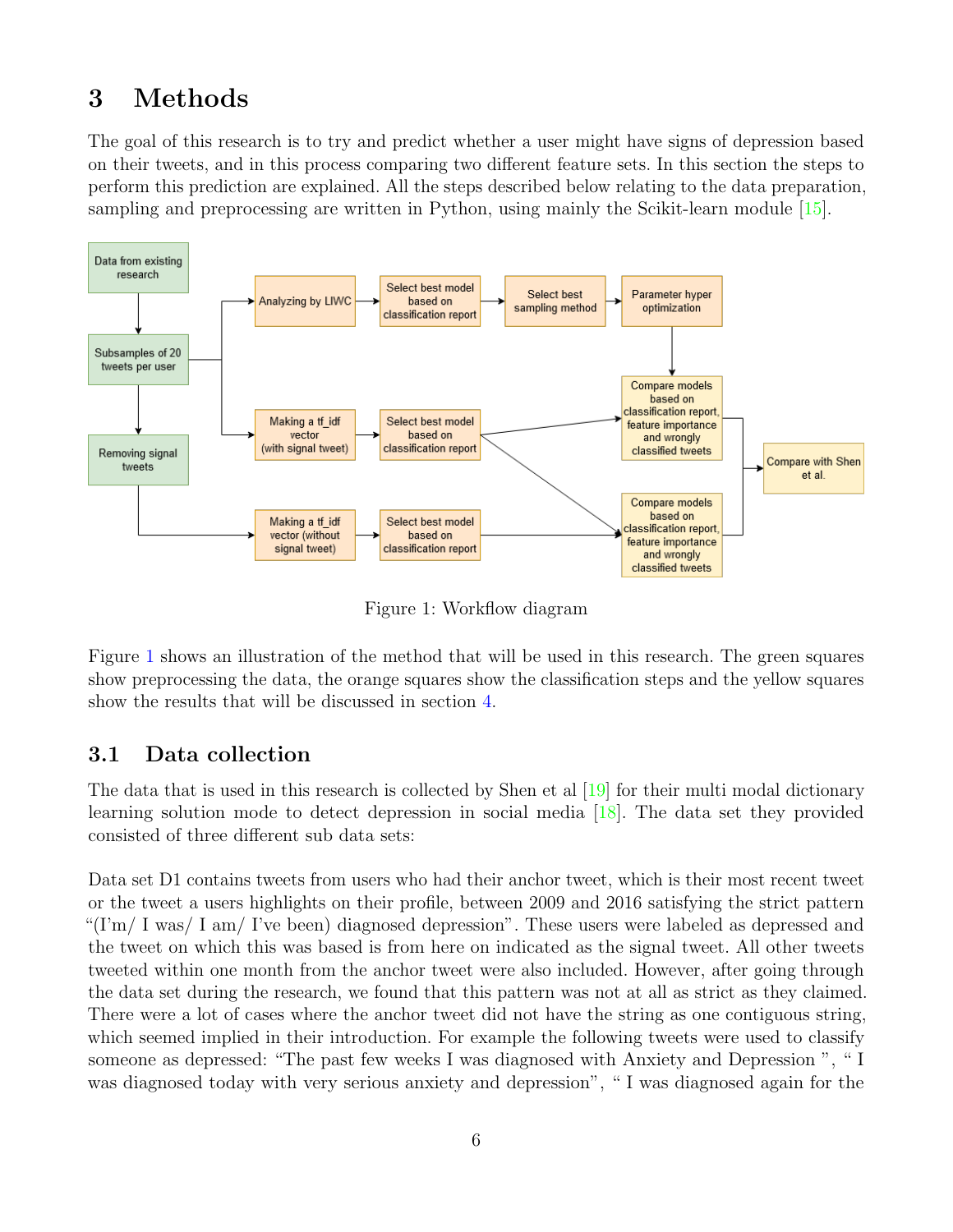7th time with depression and anorexia for 3rd time". The pattern is there but it not as strict as they claimed in their data set description. But because the pattern was not strict they were able to collect more data. They did seem to check that there were no negations in the tweets that would mean that the users was not diagnosed with depression because there were no such tweets to be found.

Data set D2 was constructed by selecting users who had never posted any tweet containing the string "depress". These users were labeled not depressed. And again all other tweets tweeted by these users one month from their anchor tweet were selected.

Data set D3 is an unlabeled data set for depression-candidates. This means that users were obtained if their anchor tweets loosely contained the string " depress".

Because we have no interest in an unlabeled data set for this research, data set D3 is ignored. Only data set D1 and D2 are used in this research. The paper from this research states the following statistics on their data:

| capic 1. Dava see seamencs according to the pape |        |                 |              |  |  |  |
|--------------------------------------------------|--------|-----------------|--------------|--|--|--|
| Data set                                         | D1     | D2              | D3           |  |  |  |
| Users                                            | 1.402  | $>$ 300 million | 36,993       |  |  |  |
| Tweets                                           | 13,130 | $> 10$ billion  | $25,076.677$ |  |  |  |

Table 1: Data set statistics according to the paper

However, in the data set they delivered there were a lot more user timelines labeled positive: it contained 2.626 timelines instead of the 1.402 they described in their paper. This is likely due to a lot of people tweeting more than could fit in one file, so the timelines are split up for some users. We treated every timeline as a different user, so some users appear more than once. Another difference is the amount of negative timelines we were able to download. It is never stated by Shen et al that all data is given in the data set they provided on their website. We did try and download the data set multiple times to see if that might have been the problem, but we got the same result every time. However, we do not foresee this to be a problem because 2,626 positive combined with over 300 million negative timelines would cause a hugely imbalanced database.

#### <span id="page-9-0"></span>3.2 Data preparation

#### <span id="page-9-1"></span>3.2.1 Sampling

After selecting a smaller data set from the one published by Shen et al, we decided to take the same approach as them by not classifying individual tweets but classifying users. This is done to achieve more data to learn from. Doing this will probably be more realistic than to classify just one tweet containing a maximum of 140 characters (between 2009 and 2016 Twitter did have a character limit set on 140, since 2017 this is doubled to 280). However, not every user has the same amount of tweets in their timeline. For the 7999 users in our database the person who had the least tweets had a total of two tweets in their database entry while the person with the most tweets had 5337 tweets, but as we can see in Figure [2](#page-10-1) this is an outlier in the data. The mean number of tweets per user in the data set was 595 while the median is 228. This shows that there is a large deviation between the amount of tweets per user in the data set.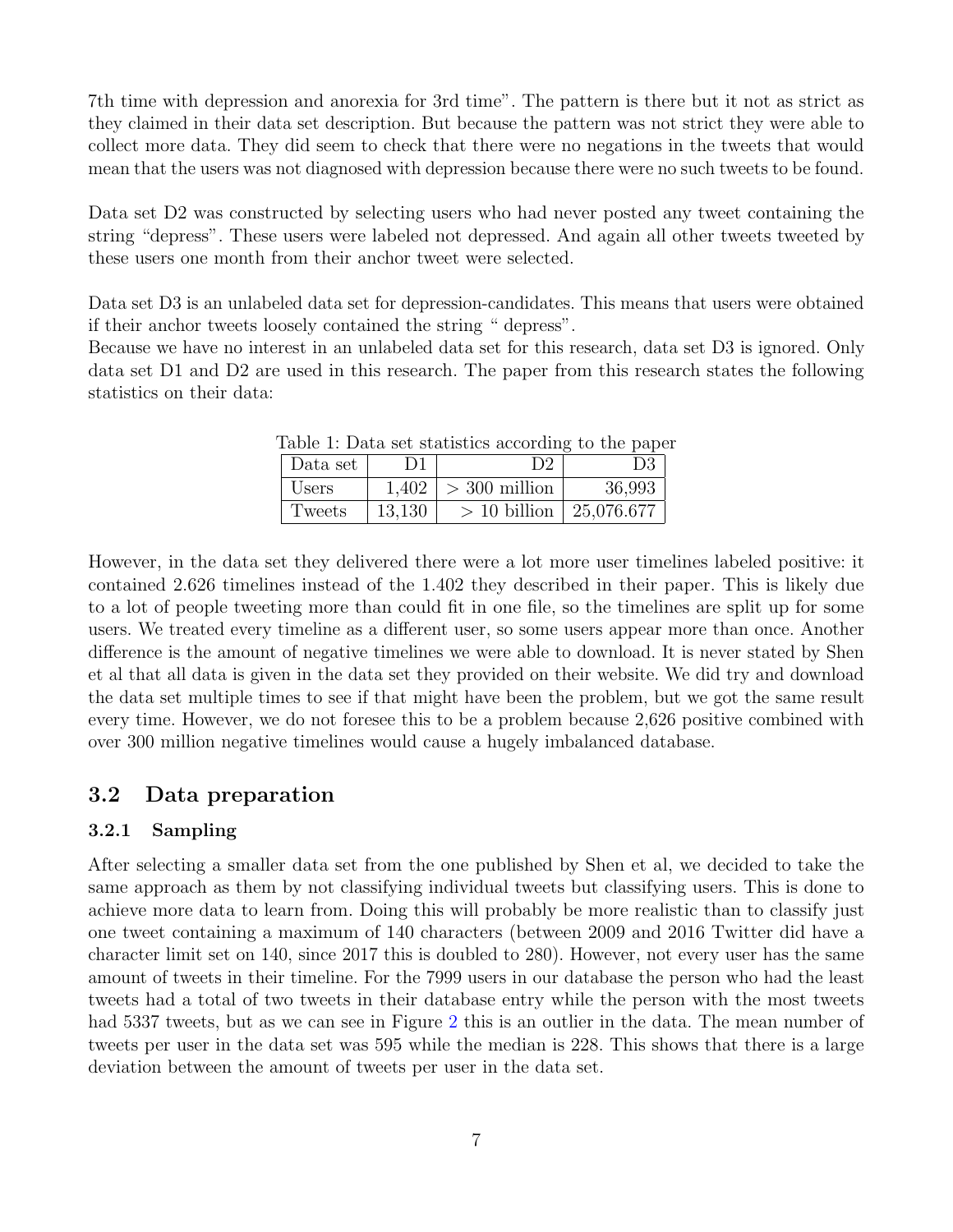

<span id="page-10-1"></span>Figure 2: Tweet count per user

Because of the large deviation in number of tweets, we decided to bundle some tweets per user so that every item has the same amount of data. This is done by taking 5 random samples of 20 tweets per user with replacement. This means that for users who only tweeted 20 tweets, there will be 5 data sets which each can contain duplicate tweets because of replacement sampling. This makes the chance of identical subsets a lot smaller. This also prevents the imbalance between the different data points, so data points that would otherwise contain 1000 tweets or only 50 tweets will after sampling both be distributed over 5 random samples of 20 tweets. This resulted in the data set with the statistics shown in Table [2.](#page-10-2)

<span id="page-10-2"></span>Table 2: Data set after sampling, where positive means labled as depressed and negative means labeled as not depressed

|                |        | Positive   Negative |
|----------------|--------|---------------------|
| User Timelines | 2,626  | 5,373               |
| Random subsets | 13,130 | 26,830              |

#### <span id="page-10-0"></span>3.2.2 Data preprocessing

The data contained a number of non-English tweets. Probably because of the method used to create the D2 data set. In this research we are only interested in the English tweets, as the LIWC library we used was written in English. To remove most of these tweets that were not written in English, the Lexical normalization pipeline  $[6]$  was used<sup>[1](#page-10-3)</sup>. By removing most of the non-English tweets, we removed 0.017% of the total amount of tweets, by removing the spelling error, 0.0002% of the words changed. The pipeline also removes some spelling errors in the tweets. We decided to do this because we wanted to focus on the kind of words people use in their tweets.

<span id="page-10-3"></span><sup>1</sup><https://github.com/AnneDirkson/LexNorm>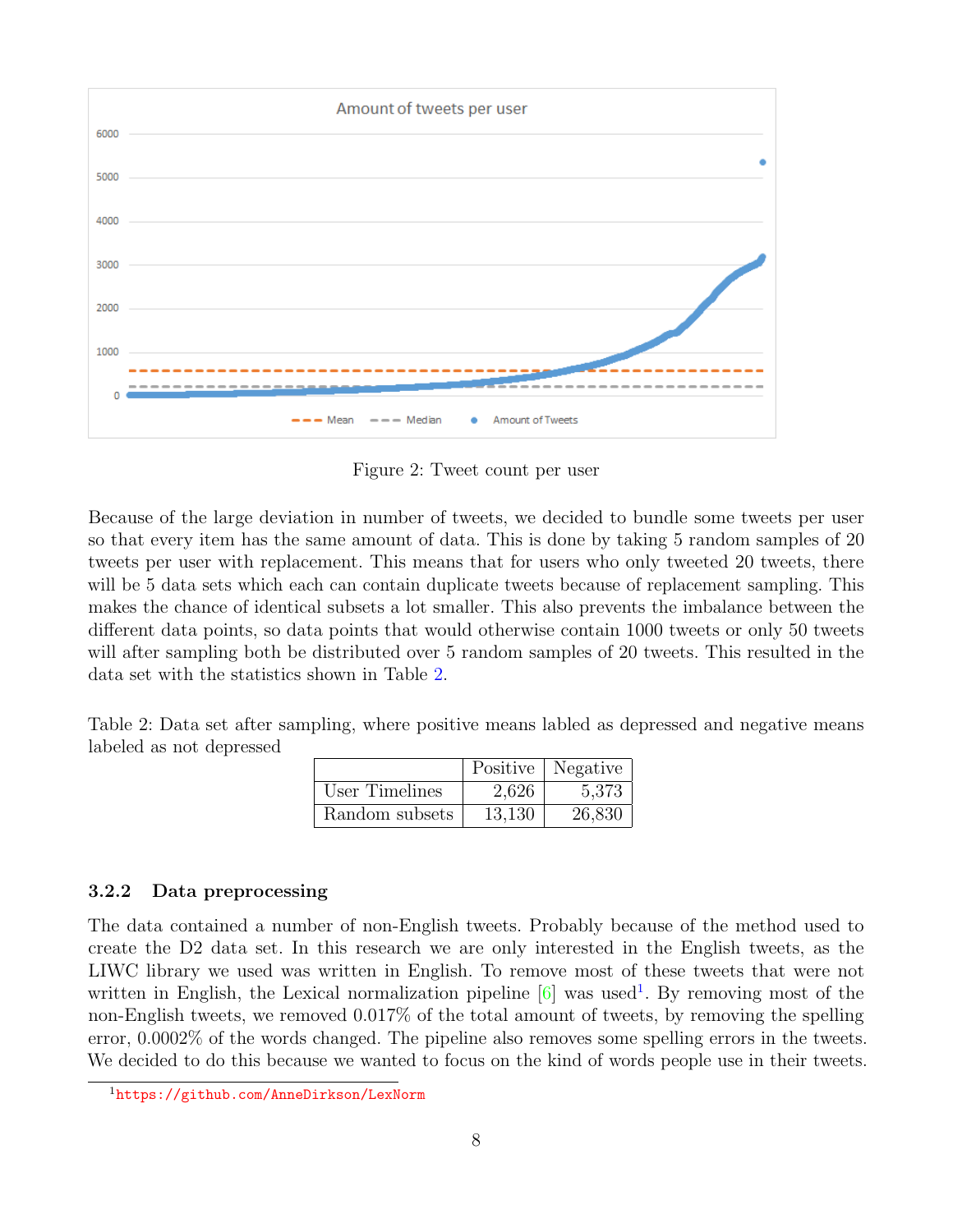LIWC does not recognize words with spelling mistakes as the correct words. We later found that the removal of spelling mistakes did not impact the accuracy and positive F1 score of the models a lot.

To generate the features, LIWC was used to analyze and categorize the data and return a vector with the results. To generate a Bag of Words feature vector the TfidfVectorizer function was used. With the Scikit-Learn package in Python we created a term frequency–inverse document frequency (or TF-IDF for short) matrix which stores the term weight of the words per data item. The term frequency is the number of times a term occurs in the document (in this case in the data set of tweets). To create the tf-idf term weighing, the term frequency is multiplied by the idf component:  $tf - idf(t, d) = tf(t, d) \times idf(t)$ . Where t is the term and d the document. The idf component is defined as follows:

$$
idf(t) = log \frac{1+n}{1 + df(t)} + 1,
$$

where  $n$  is the total number of documents in the document set (tweet subsamples in the whole data set) and  $df(t)$  is the number of subsets that contain the term t.

Because this approach could not be executed on the computer we used without any adjustments, we changed the minimum document frequency from the default value 1 to 25 and 50, so that all features would appear at least 25 and 50 times in the combined corpus. The minimum document frequency (min df) is a parameter from which its value decides how many instances in the whole set need to contain that word to end up in the word vector. We tried both 25 and 50 because this way we could eliminate words that would occur to little for two reasons: first to study the effect of the dimension and word count of the vector and second to prevent the classifier from over fitting to words that are to specific.

For the first comparison between the LIWC and BOW approaches we kept the signal tweets in the data set because Shen et al. didn't mention that they removed the signal tweets before training their model. However, as shown in section [4,](#page-14-0) it seemed like the BOW approach was quite biased towards some specific words, because the features that had the biggest weight were also present in the pattern on which the signal tweets were selected. So for a second comparison we did remove all the signal tweets from the data set to see if that made a difference.

#### <span id="page-11-0"></span>3.3 Models

The classifiers that we compared are the three most used classifiers in the text analysis field: Naive Bayes, Linear Support Vector Machine and Random Forests. Our data had a ratio of one user that was labeled as positive for every two users that were labeled as negative. Because of this small imbalance we decided to include under- and oversampling in the comparison between classifiers for each approach. The three kinds of sampling that we test are: Random Oversampling, Random Undersampling and Synthetic Minority Over-sampling Technique (SMOTE) [\[4\]](#page-25-11). Random Oversampling is achieved by randomly duplication examples in the minority class while and Random Undersampling is achieved by randomly deleting examples in the majority class. Which means oversampling gives a bigger data set while undersampling gives a smaller dataset. SMOTE is a technique that applies oversampling but by synthesizing new examples to provide additional information. This is done by selecting samples that are close in the feature space drawing a line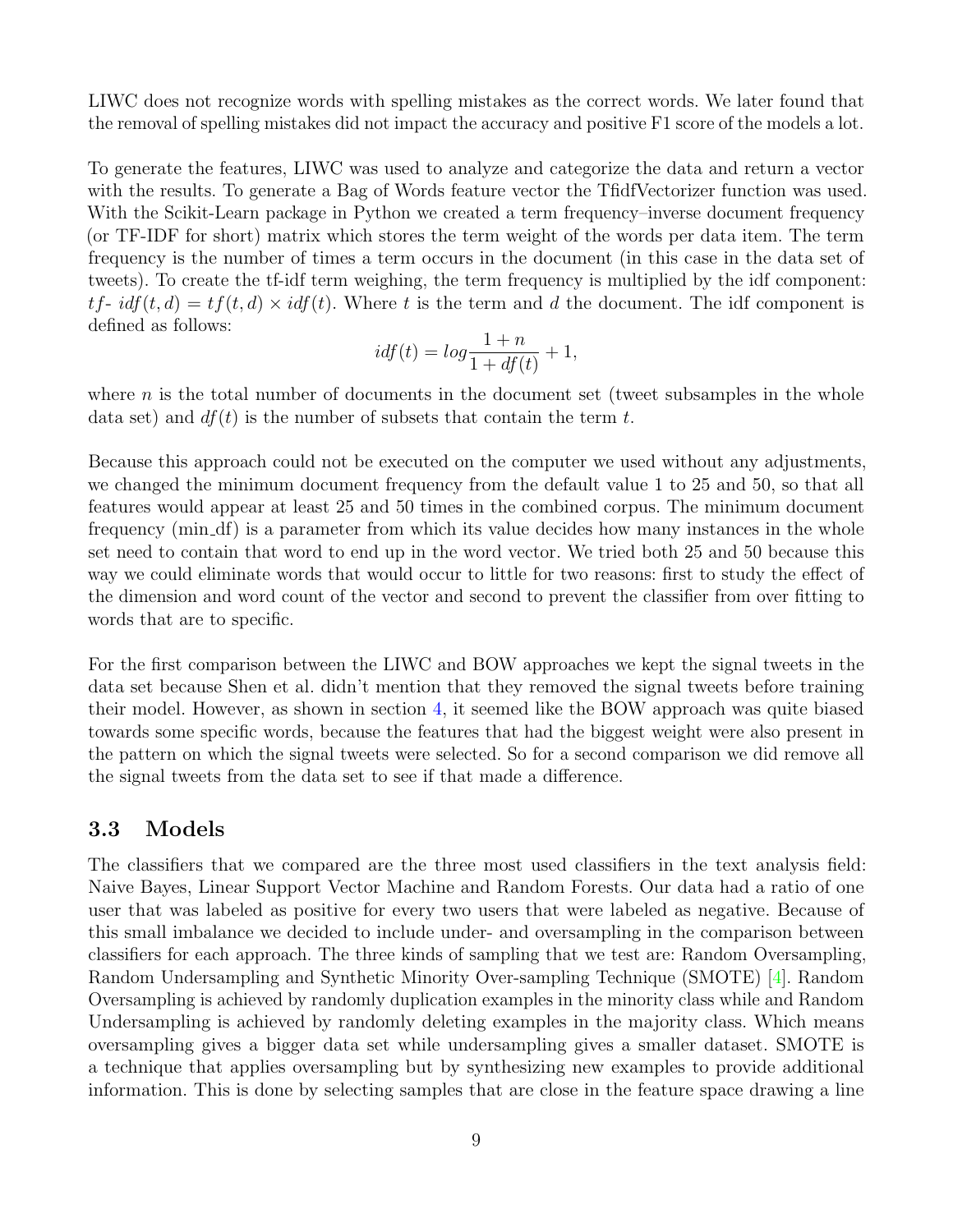between them and drawing a new sample at a point along that line.

For each classifier we train the model without any of these sampling methods. We take the sampling methods into consideration for the one that performed best for each approach. We ended up only taking sampling into account for the LIWC features, as we discovered that the our tf-idf feature vector had issues we wanted to explore first before applying any form of over or under sampling. It was not really useful to apply sampling with those results.

After training our models and comparing them on their standard parameters without sampling, we optimized the parameters for the best performing model. This ended up being the Random Forest classifier as seen in section [4.](#page-14-0) The set of hyper optimized parameters used for the final Random Forests model was created on the train set with the help of the GridSearchCV function from Scikit-learn, which executes an exhaustive search over specified parameter values for the model. The following grid was used to find the optimal values: n\_estimators from 200 to 2000 with intervals of 100, for max features only two parameters are possible: 'auto' and 'sqrt', for max depth a range of 10 to 110 with intervals of 10 and for bootstrap 'True' and 'False'. The bootstrap parameter indicates if bootstrap samples are used when building trees. If the parameter is set at 'False' the whole data set is used to build each tree. The parameter that differ from the standard parameters are shown in Table [3.](#page-12-1)

<span id="page-12-1"></span>

| Parameter    | Value |
|--------------|-------|
| n_estimators | 1400  |
| max_features | auto  |
| max_depth    | 40    |
| bootstrap    | False |

Table 3: Results hyperparameter optimization

For the Bag of Words features the same approach was used to compare all three models with their standard parameters. The Linear Support Vector Machine and Random Forest were both promising so we continued with those two. But because of the results of the Scikit-learn classification report for both, we did not get around to the hyper optimization of the parameters. We decided not to do this because we found that the LIWC features gave us a better model for predicting signs of depression and decided to continue optimizing that one.

#### <span id="page-12-0"></span>3.4 Evaluation

A train/test split of 70/30 is created by using the train test split function in Scikit-learn to reduce the chance of over fitting. A hyperparameter optimization is applied via cross validation on the train set to get the best performing parameters as seen in the paragraph above.

The evaluation measures that will be considered the most important to compare the different classification models are the overall accuracy, positive recall, precision and positive F1 score. The decision to choose only the positive recall, precision and F1 score besides accuracy was made because those were of most interest to this research. Recall is calculated by the following formula: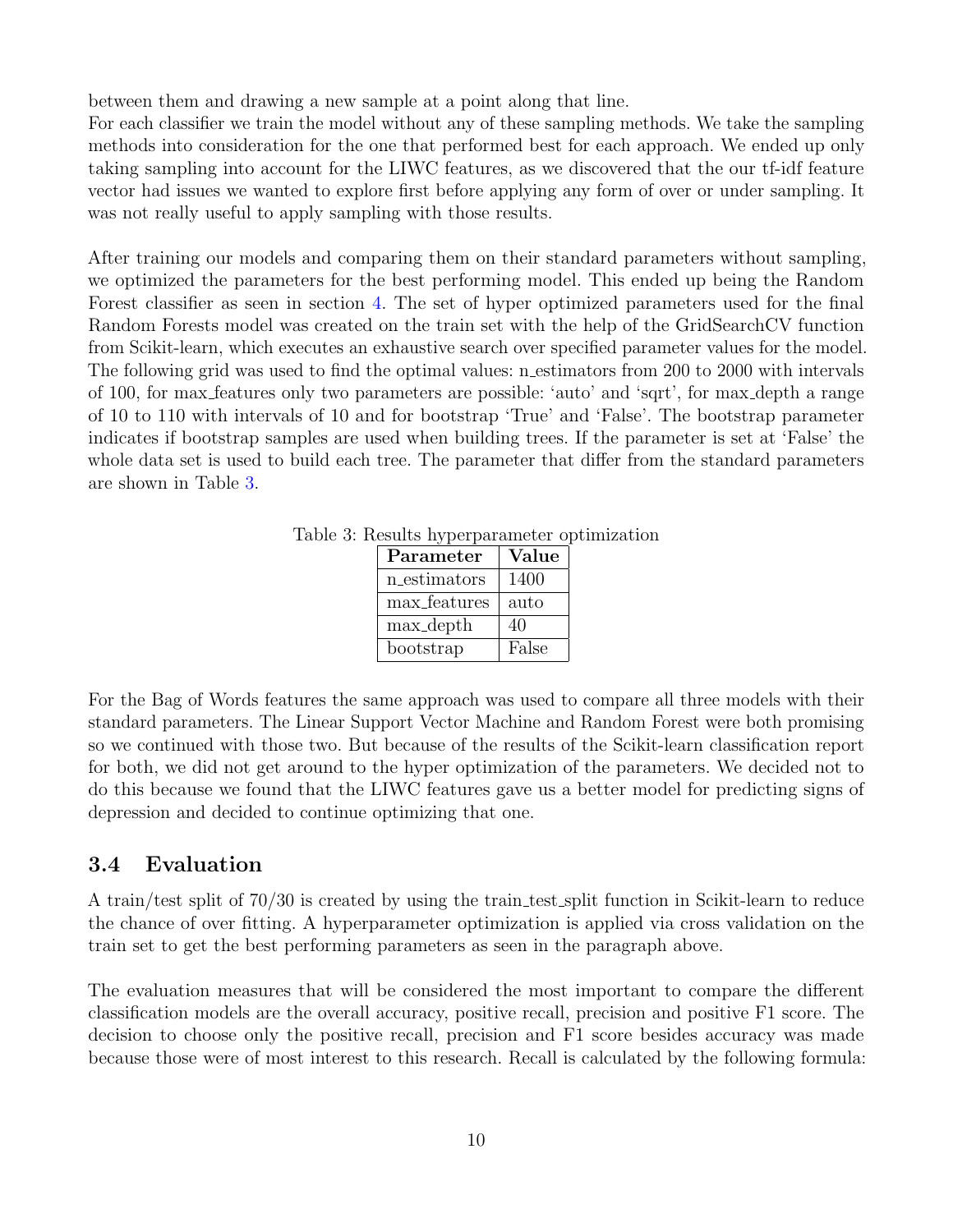#### $True Positive$  $True Positive + False Negative$

For the positive Recall goes that in this case the true positives are users that were correctly classified as 'True' and the false negatives are users that were classified as 'False' while they had the label 'True'.

The positive Precision is calculated by the following formula:

#### TruePositive  $TruePositive + False Positive$

The F1 score shows a mean of both precision and recall. Only the positive factors are shown here because we are most interested in the people who might be showing signs of depression instead those who are not.

The feature importance and wrongly classified users will also be discussed in the results section. These subjects will be investigated to get more insight into what the models actually suggest and why they classify certain subsets in a certain way.

To determine which model is the best we will be looking at which model gives the most useful prediction. This is done by taking into account the most important features, the accuracy, recall and F1 score, and the users that were wrongly classified.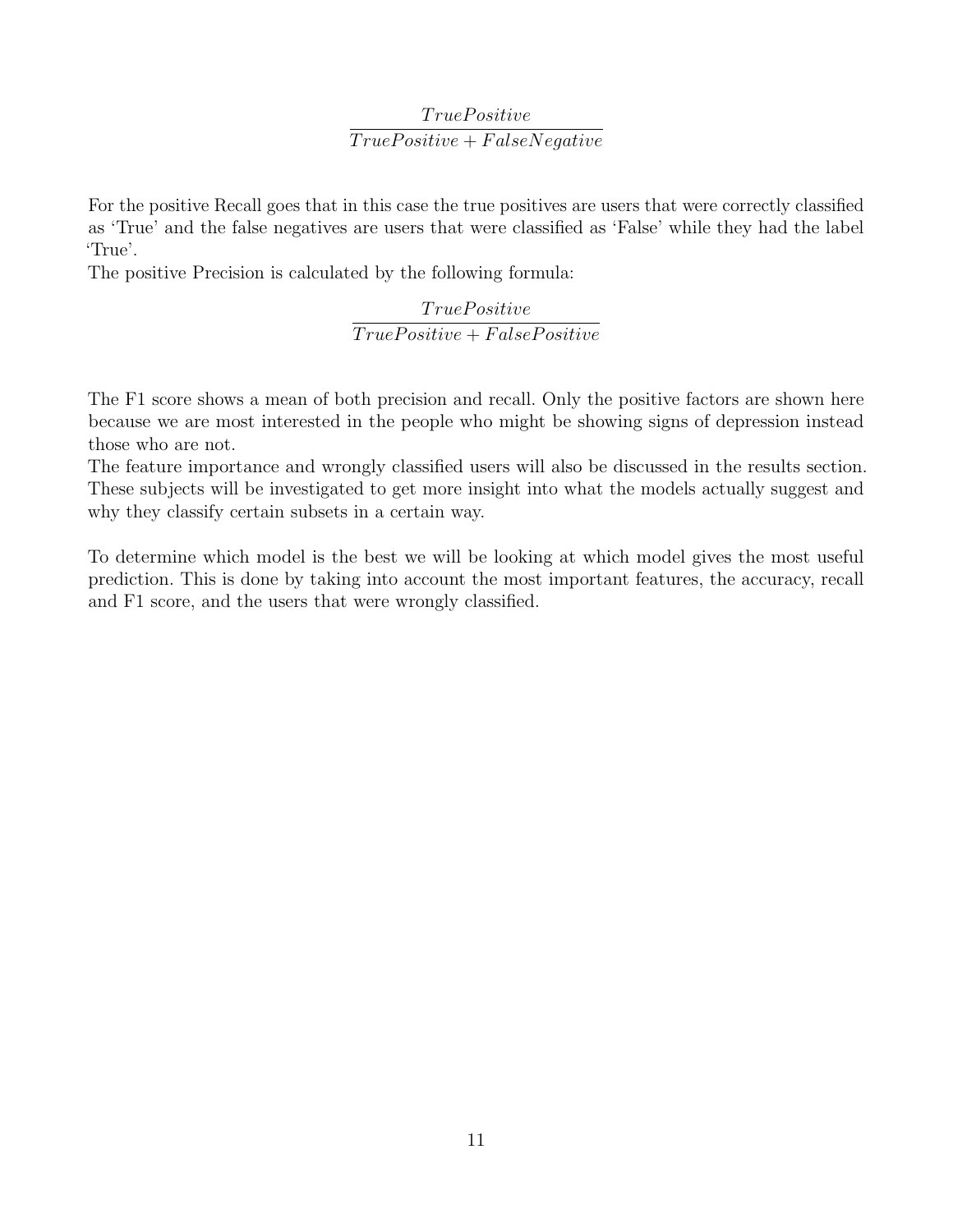## <span id="page-14-0"></span>4 Results

In this section we will discuss the results obtained by this research. First we will address the results of the model quality and feature importance for both the LIWC and the BOW features. After that we will discuss the results of the wrongly classified users.

### <span id="page-14-1"></span>4.1 Model performance

As discussed in section [3](#page-8-0) we first tried several models for the LIWC features without using any form of over or under sampling. Using the Random Forest an accuracy of 0.82 was achieved, while using Linear Support Vector machine ended up with an accuracy of 0.71 and Naive Bayes came in the lowest with an accuracy of 0.61. Based on the accuracy of the models as seen in Table [4,](#page-14-2) one of the three was chosen to explore further. As explained in section [3](#page-8-0) we chose to continue with the Random Forest as model for the LIWC features.

Table [5](#page-14-3) shows the results of the comparison between the different sampling methods after optimizing the Random Forest model without any form of sampling.

|                    | Random Forest | Linear Support Vector Machine   Naive Bayes |       |
|--------------------|---------------|---------------------------------------------|-------|
| Accuracy           | 0.823         | 0.712                                       | 0.610 |
| Positive Recall    | 0.612         | 0.514                                       | 0.814 |
| Positive Precision | 0.814         | 0.832                                       | 0.449 |
| Positive F1 score  | 0.708         | 0.628                                       | 0.579 |

<span id="page-14-2"></span>Table 4: Comparing different classifiers for LIWC features

<span id="page-14-3"></span>Table 5: Comparing different sampling methods on Random Forest with LIWC features

|                    | No Sampling | Random Undersampling | Random Oversampling | SMOTE |
|--------------------|-------------|----------------------|---------------------|-------|
| Accuracy           | 0.823       | 0.796                | 0.823               | 0.820 |
| Positive Recall    | 0.612       | 0.838                | 0.584               | 0.705 |
| Positive Precision | 0.814       | 0.648                | 0.830               | 0.738 |
| Positive F1 score  | 0.708       | 0.731                | 0.686               | 0.721 |

These results show that sampling did have an increasing effect in some of the cases. We can see in Table [5](#page-14-3) that the random oversampling and SMOTE methods showed an higher accuracy while random undersampling achieved the highest positive recall. The F1 score for all three methods is the same. We decided to go for the SMOTE approach because based on the numbers in Table [5](#page-14-3) is performs better than random oversampling but ends up with a larger data set than if we were to use random undersampling.

Next, we will take a look at the results for the Bag of Words features. The same method was applied to the BOW features. The most promising methods were Linear Support vector machine with an accuracy of about 0.94 and Random Forest with an accuracy of about 0.92. We did not bother to investigate Naive Bayes any further because this model had an accuracy of 0.70 as seen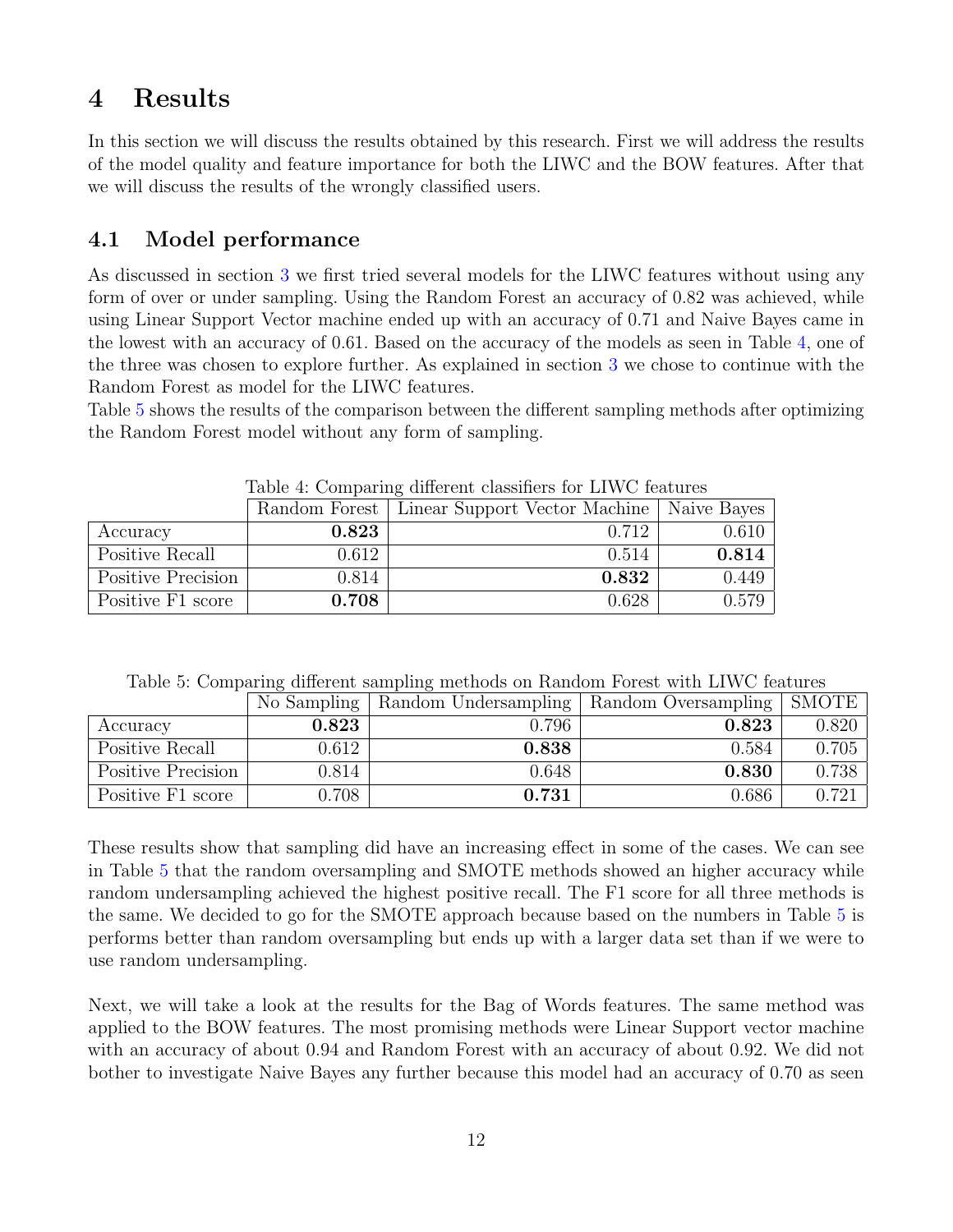in Table [6.](#page-15-0) For BOW we made a distinction between a minimum document frequency (min df) in words. The results of the models are shown in Table [7.](#page-15-1)

|                    |       | Table 0. Comparing unicrem classmers for DO N Teatures      |       |  |
|--------------------|-------|-------------------------------------------------------------|-------|--|
|                    |       | Random Forest   Linear Support Vector Machine   Naive Bayes |       |  |
| Accuracy           | 0.923 | 0.943                                                       | 0.696 |  |
| Positive Recall    | 0.779 | 0.868                                                       | 0.939 |  |
| Positive Precision | 0.984 | 0.955                                                       | 0.452 |  |
| Positive F1 score  | 0.869 | 0.959                                                       | 0.670 |  |

<span id="page-15-0"></span>Table 6: Comparing different classifiers for BOW features

<span id="page-15-1"></span>Table 7: Comparing different values of the min df parameter

|                    |            |            |       | $\text{Min\_df} = 25$   $\text{Min\_df} = 50$   $\text{Min\_df} = 25$   $\text{Min\_df} = 50$ |
|--------------------|------------|------------|-------|-----------------------------------------------------------------------------------------------|
|                    | Linear SVM | Linear SVM | l RF  | <b>RF</b>                                                                                     |
| Accuracy           | 0.943      | 0.938      | 0.923 | 0.927                                                                                         |
| Positive Recall    | 0.868      | 0.860      | 0.779 | 0.791                                                                                         |
| Positive Precision | 0.955      | 0.948      | 0.984 | 0.982                                                                                         |
| Positive F1 score  | 0.959      | 0.902      | 0.869 | 0.876                                                                                         |

The results in the table show that there is not much of a difference between using 25 or 50 as a min df of the feature words. 25 was the lowest we could go to be able to compute the vector in a workable time frame. Using a minimum document frequency of 25 gave a vector of 12178 word features, while using a minimum document frequency of 50 gave 7229 features. Because there was not much of a difference, only the figures for a minimum document frequency of 25 will be shown, the other figures will be included in the appendix. The very high accuracy results were not in line with what previous research that used the Bag of Words features for prediction depression showed.

After we inspected the models (most important features), we decided to remove the signal tweets from the data and re-run the experiments. The feature importance in Figure [5](#page-17-0) and [4](#page-17-1) showed that certain words on which the signal pattern was based had a very high importance. While in the paper written by Shen et al [\[18\]](#page-26-0) it is never stated that they did not include the signal tweets, we did try and remove those signal tweets and let the models run again. By removing the signal tweets from the dataset the the results shown in Table [8](#page-15-2) were obtained.

<span id="page-15-2"></span>

|                    |       | $Min\_df = 25$   $Min\_df = 50$   $Min\_df = 25$   $Min\_df = 50$ |       |       |  |
|--------------------|-------|-------------------------------------------------------------------|-------|-------|--|
|                    |       | Linear SVM   Linear SVM   $RF$                                    |       | RF    |  |
| Accuracy           | 0.713 | 0.695                                                             | 0.710 | 0.712 |  |
| Positive Recall    | 0.418 | 0.377                                                             | 0.138 | 0.145 |  |
| Positive Precision | 0.596 | 0.559                                                             | 0.925 | 0.912 |  |
| Positive F1 score  | 0.491 | 0.450                                                             | 0.240 | 0.250 |  |

Table 8: Comparing different values of the min df parameter without the signal string

Again both 25 and 50 were used as minimum document frequency. This time using a minimum document frequency gave a vector of 12563 word features, while using a minimum document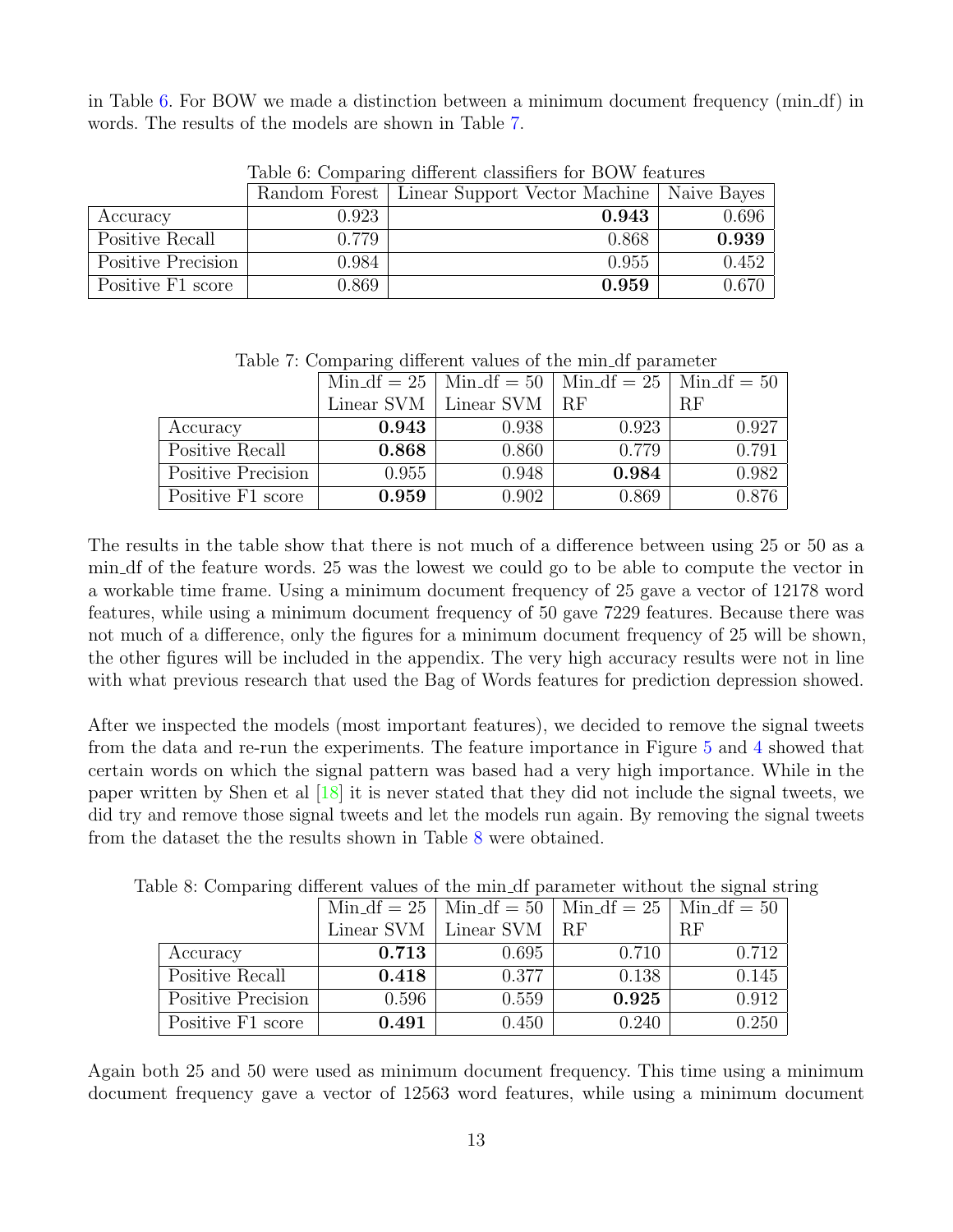frequency of 50 gave 7478 features. These accuracy scores seem more in line with what previous research has found. It does makes a difference if the signal tweet is included in the data set or not. We can see that the models are not performing very well in classifying the correct tweets as positive as seen in the very low positive recall and F1 score.

### <span id="page-16-0"></span>4.2 Feature importance

Figure [3](#page-16-1) shows the feature importance of the 10 most important features according to the RF model for LIWC features. The mean importance over all the features is 0.01 and the median of the set is 0.007, so actually it could be said that all 10 of these features have a higher importance than the mean importance. But it is clear that two features stand out. The 'Health' and 'Sad' LIWC categories are the most contributing to the model. And we can also see that 'Insight', 'Biological processes' and 'Anxiety' are fairly important as well. Insight includes words such as think and know. It is an collection of words used to express yourself or give insight in what you're thinking.



<span id="page-16-1"></span>Figure 3: Feature Importance for LIWC using Random Forest

Some features that could be expected to be important such as sad and anxiety are shown to be a few of the most important features. The category 'Sad' includes words like crying and grief, and 'Anxiety' includes words such as worried and fearful.

The figures for the Linear Support Vector Machine models show 20 blue bars and 20 red bars, the blue bars are for the positive label (depressed) and the red bars are representing the negative label (not depressed).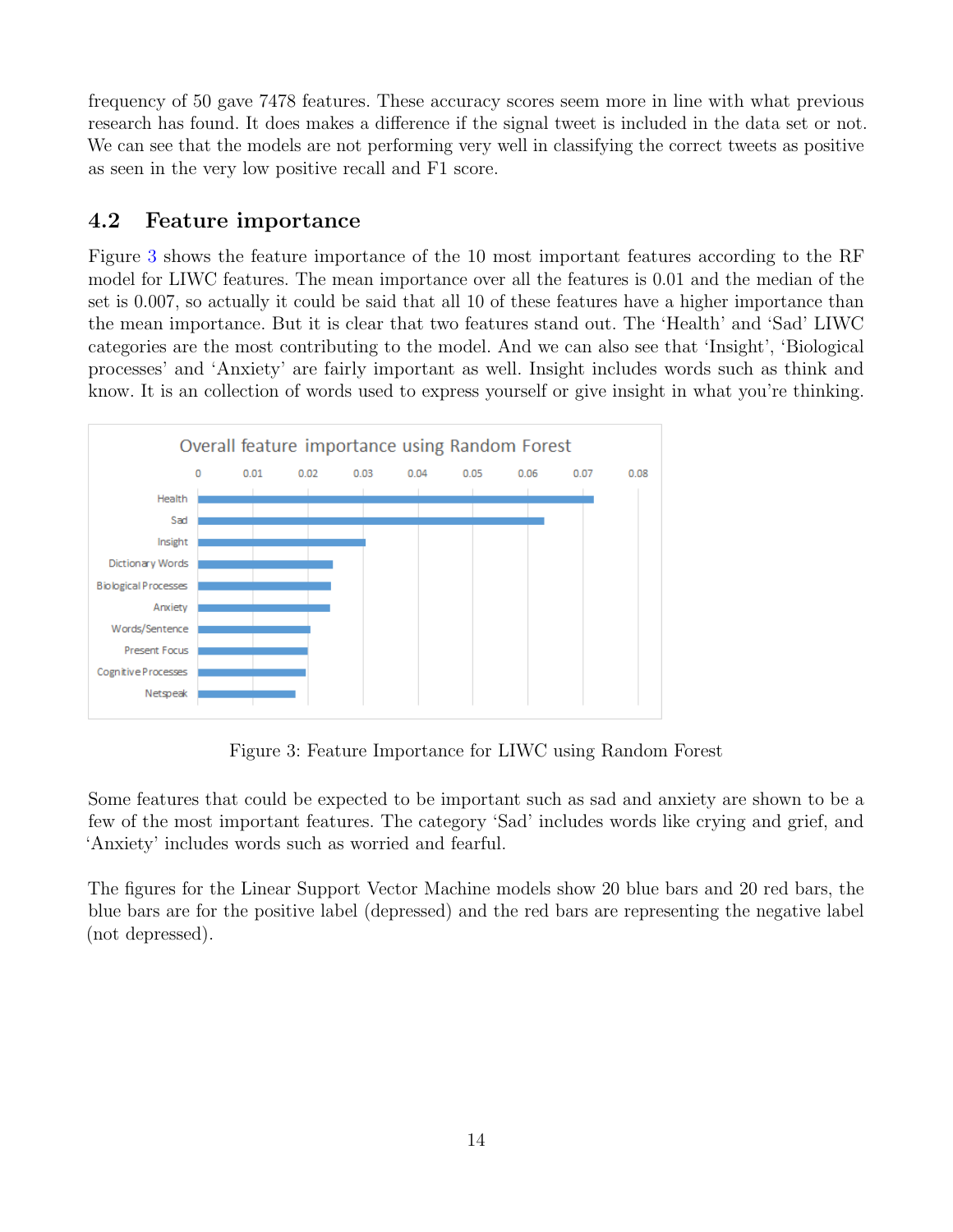

<span id="page-17-1"></span>Figure 4: Feature Importance Random Forest for BOW with Signal Tweet and a min df of 25



<span id="page-17-0"></span>Figure 5: Feature Importance Linear Support Vector Machine for BOW with Signal Tweet and a min df of 25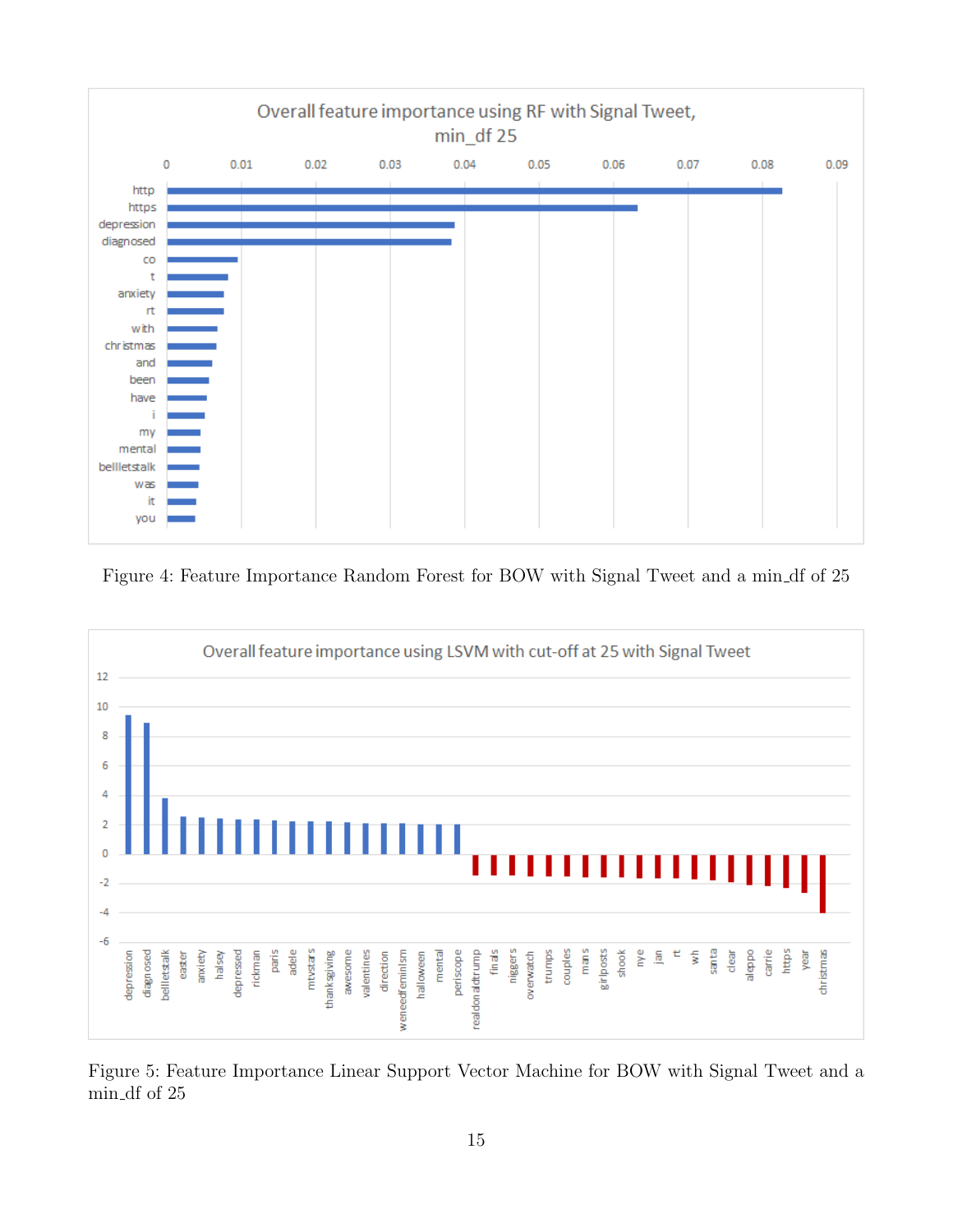The reason the results from the BOW were so much higher than expected with both classifiers becomes clear when we take a look at the feature importances shown in Figures [4](#page-17-1) and [5.](#page-17-0) It is apparent that with Random Forest the words diagnosed and depression are very high on the list. This is probably not a coincidence because the signal tweet on which the user was selected as depressed or not contains exactly those words.

Besides the obvious words as depression and diagnosed, some other words that relate a lot to the topic of depression signs such as 'anxiety' and 'mental' scored among the top 20 most important features for the label 'True'. 'bellletstalk' also scores very high for both models. It appears to be the hashtag used for a awareness campaign created by the Canadian telecommunications company Bell Canada to raise awareness around mental health issues in Canada.

As described previously, the same classifiers were also used to fit a model to the data set that did not contained the signal tweets. To see what kind of effect this had on the feature importance for both the Random Forest and Linear Support Vector Machine classifiers, the plots in Figures [6](#page-18-0) and [7](#page-19-0) were created.



<span id="page-18-0"></span>Figure 6: Feature Importance Random Forest for BOW without Signal Tweet and a min df of 25

Looking at the scale on the x-axis in Figure [6](#page-18-0) it is clear that the RF model without using the signal tweet have a much lower overall feature importance score compared to the RF model with the signal tweet. For example the Random Forest model with signal tweet has highest feature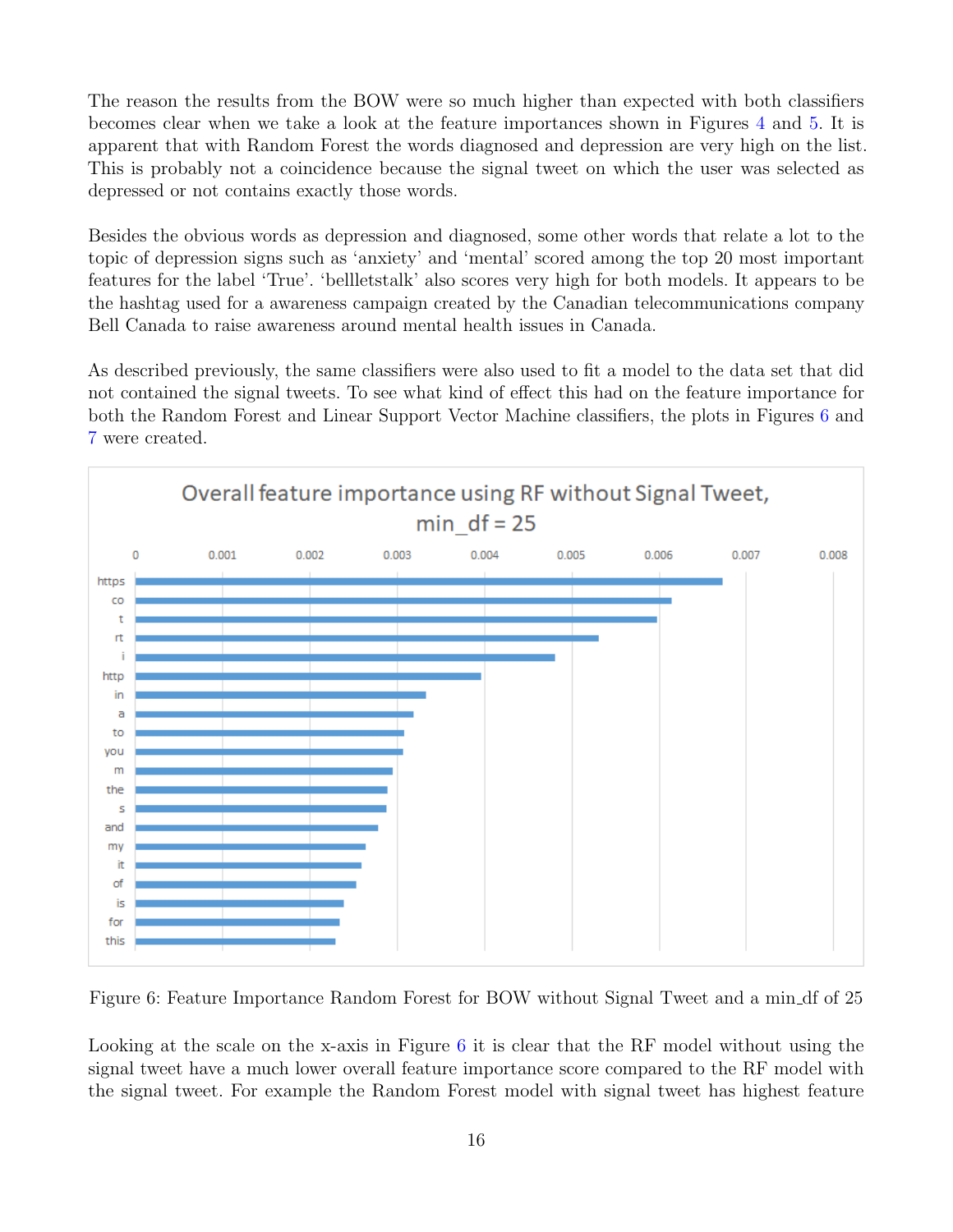importance score for http of 0.08 when using min df 25 [4](#page-17-1) and a score of 0.09 when using 50 [8.](#page-27-1) But for the Random Forest model without using the signal tweet the highest feature importance score is for https with a score of almost 0.007 in both cases [6](#page-18-0)[10.](#page-28-0)

It is still very noticeable how http and https and short words as rt (used for retweeting a tweet) and co are very high on the list. Http and https are used for links which can be links to websites but is mostly used for images of gifs. Co is also part of a short URL, because short urls on Twitter are in the form of "https://t.co/" followed by a string of small and capital letters and numbers. There has not been any indication by previous studies that users who might show sign of depression use a lot of URLS in their tweets, so it could be the case that the use of URLS is not a characteristic feature of users who might be depressed, but a result of different property of the users of their tweets.

There are also quite a few single letters present in the graph considering we did not use character n-grams. Looking at the tweets in which these single letters were present we found that there were different possible explanations for this. One of those was that when someone retweets a tweet that is to long to quote in its entirety, the tweet is cut of and replaced by dots. Between the last letter of the quoted tweet and the dots that replace the remainder of the tweet a space is placed like this for example: "You may be secretly longing for the hectic holiday season to s ...". Another reason for this could be that it sometimes happens that people forget the apostrophe between a word and a following 's' to indicate a possessive pronoun. And a final reason for this could be that people sometimes spell words out with spaces in between, though this happens rarely.



<span id="page-19-0"></span>Figure 7: Feature Importance Linear Support Vector Machine for BOW without Signal Tweet and a min df of 25

The feature importances for the Linear SVM without signal tweets seem very random at first. The difference from both the Linear SVM model with signal tweet as the RF model without signal tweets is quite large. In the Linear SVM model without signal tweets seen in Figure [7](#page-19-0) the highest scoring feature for prediction the label 'True' are jarped, which is the Twitter handle for Actor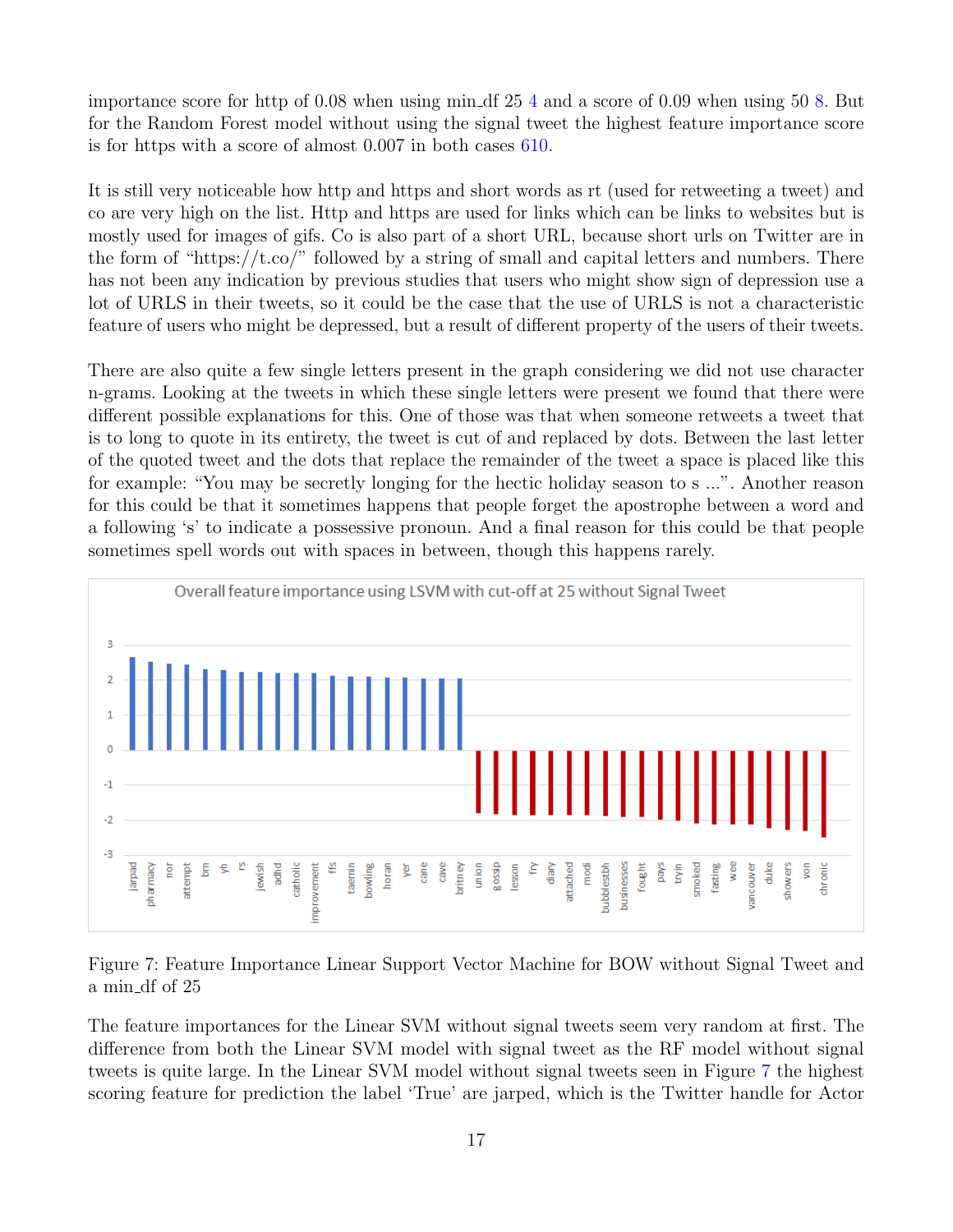Jared Padeleki. For the other 19 features that are considered most important for predicting the label 'True' there is not a lot of difference in the score they got, ranging from 2.7 to 2. Comparing this to the range in score from the model with the signal tweets in Figure [5](#page-17-0) this is quite a big of a difference. The range from the Linear SVM model with the signal tweet went from 9.5 to 2 for the top 20 features considered most important to predict the True category.

Words such as pharmacy and improvement or attempt do fit the depression context, but there is no way of checking if these words are in the context of dealing or struggling with depression symptoms from just the words alone. The words can of course be used in a different context.

The use of 'Netspeak' words is quite apparent in the features in Figure [7.](#page-19-0) Words such as 'bm', 'ffs', 'yh', 'yer' and 'rs' are abbreviations of the words 'bad manners', 'for fucks sake', 'yeah', 'your' and 'runescape'(a multiplayer online role-playing game) in most of the cases. There has not been a lot of studies that looking into the use of Netspeak in different age, gender or personality categories, but a study by HU et al [\[8\]](#page-25-12) does state that Twitter case overall be seen as a medium where more formal linguistic styles are used. The kind of abbreviations as shows above do not fit these formal styles. So it is quite interesting that the Netspeak words are such prominent features.

#### <span id="page-20-0"></span>4.3 Wrongly classified users

As a final evaluation measure we will take a look at the wrongly classified user/sub samples that each classifier produced. In Table [9](#page-20-1) is shown how many predictions each classifier predicted wrong.

|                    | Table 5. The amount of wrongly classified sub-samples per classifier |                    |                                   |                       |                       |  |
|--------------------|----------------------------------------------------------------------|--------------------|-----------------------------------|-----------------------|-----------------------|--|
|                    |                                                                      | BOW with RF        | BOW with Linear SVM   BOW with RF |                       | BOW with Linear SVM   |  |
|                    | LIWC whit RF                                                         | with signal tweet, | with signal tweet,                | without signal tweet, | without signal tweet, |  |
|                    |                                                                      | $min_d f = 25$     | $min_d f = 25$                    | $min_d f = 25$        | $min_d f = 25$        |  |
| Amount of          |                                                                      |                    |                                   |                       |                       |  |
| wrongly classified | 2141                                                                 | 922                | 682                               | 3451                  | 3422                  |  |
| sub samples        |                                                                      |                    |                                   |                       |                       |  |
| Predicted False    | 1166                                                                 | 872                | 520                               | 3407                  | 2299                  |  |
| should be True     |                                                                      |                    |                                   |                       |                       |  |
| Predicted True     | 974                                                                  | 50                 | 162                               | 44                    | 1123                  |  |
| should be False    |                                                                      |                    |                                   |                       |                       |  |

<span id="page-20-1"></span>Table 9: The amount of wrongly classified sub samples per classifier

As expected from the results discussed in the paragraph about model performance, the models in which the signal tweets was included got the least amount of tweets wrong. It is remarkable that even though the classifier for the LIWC features included the signal tweets, the amount of incorrect predictions is more comparable to the classifier for the BOW features that didn't include the signal tweets.

To see if anything can be learned from the the wrongly classified users, the subsets with the highest confidence score for the sets that were classified as False but should be True from each classifiers will be investigated. Only the subsets classified as False while they should be True are analyzed because this is of the most interest to us. We want to know if any patterns can be discovered why certain subsets are classified as False while their confidence score indicated they should be classified as True.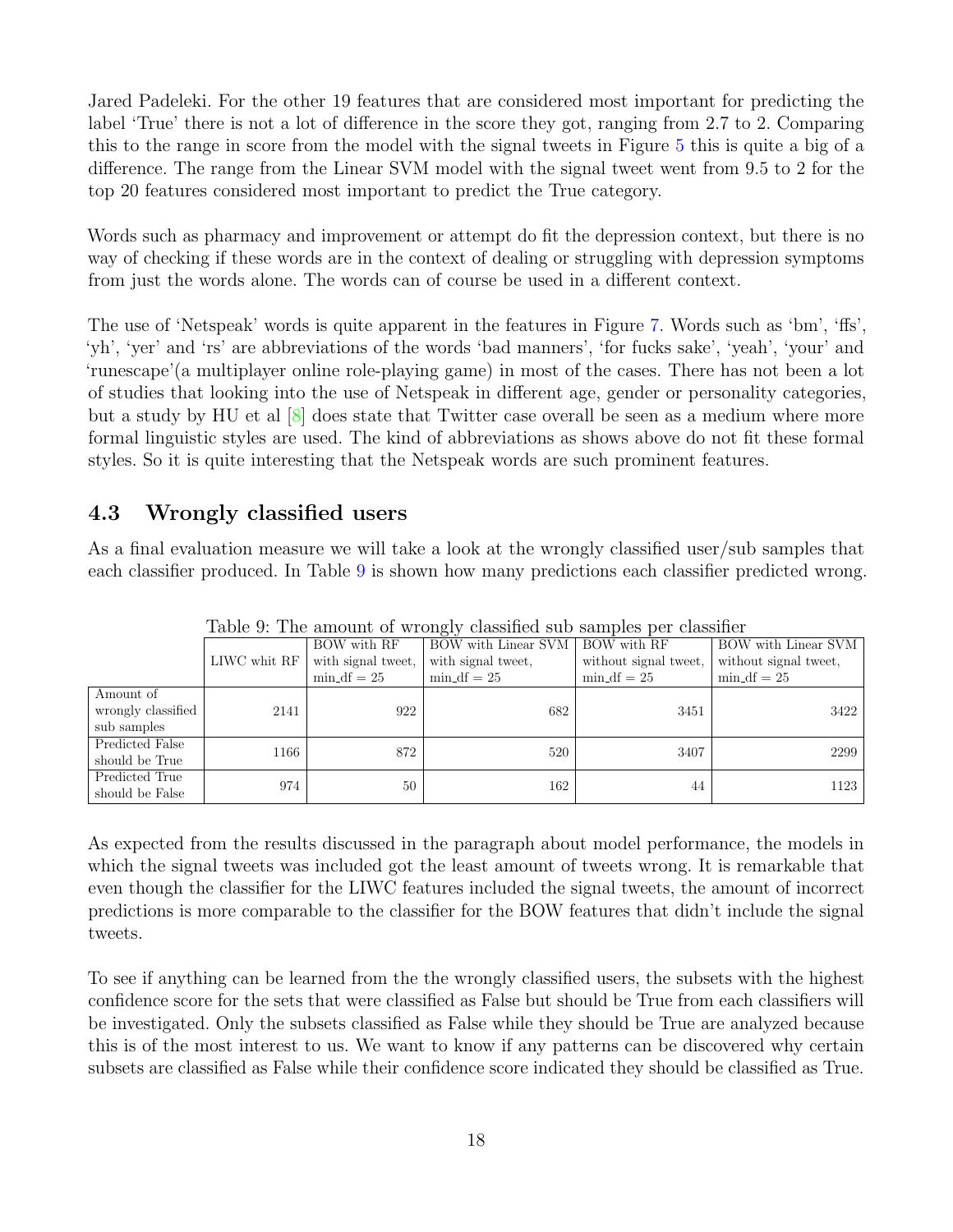Starting with the LIWC feature classifier the top 5 of users classified as False while they were supposed to be classified as True, had a confidence score of 1 for true. So even though according to the score they should be classified as True, they still got classified as False. Manually extracting those top 5 users and reviewing them carefully. Only one subset of tweets contained the signal tweet. Most of the subsets had a positive tone while one of the five stood out to be extremely negative about life. This overall positive tone could be the reason that the users were misclassified.

Looking at the top 5 wrongly classified subset for Random Forest with the signal tweet all sets had a confidence of 1 for the label true but did got classified as False. Linear SVM had a confidence score ranging from 6 to 2. The first thing that stood out was that both RF and Linear SVM had 1 subset in their top 5 that contained a signal tweet. The subset in RF had an overall positive tone while the subset in Linear SVM contained only tweets directed at a famous youtuber with words related to depression, self harm and almost a cry for help or attention. A few more subsets in both classifiers contained words related to self harm and negativity in general. A lot of the tweets in the subsets contained quite a few links to different sites such as Tumblr for images or retweet links from Twitter itself.

for Linear SVM we noticed a much lower confidence score without the signal tweets than with the signal tweets. The top 5 had a confidence score ranging from 1.5 to 1.1. The top 5 highest confidence score for the wrongly classified tweets for Random Forest had two subsets that had a confidence score of 1 and three that had a confidence score of 0.99. The content of the text was predominantly positive tweets with a mix of complaining about life and discussing TV series. There were really not a lot of words that relate to depression or anxiety. The only word that came close in these subsets was stressed. This misclassification could suggest that we are not actually classifying if a user might show sign of depression, but that instead a different personality type, age or gender might be used to classify on.

It is quite difficult to give a clear reason why these users were misclassified. One of the reasons could be that some people use words that, according to the models, would indicate that they could be showing signs of depression in just one of their tweets while having a very positive tone in the majority of their tweets. This could cause the users to be misclassified. But this was predominantly seen in the models that did include the signal tweets. The models without the signal tweets showed barely any connection to depression in the use of words that we would expect, nor were there any apparent patterns to be found. This could suggest that te model might be training on different pattern than we expected.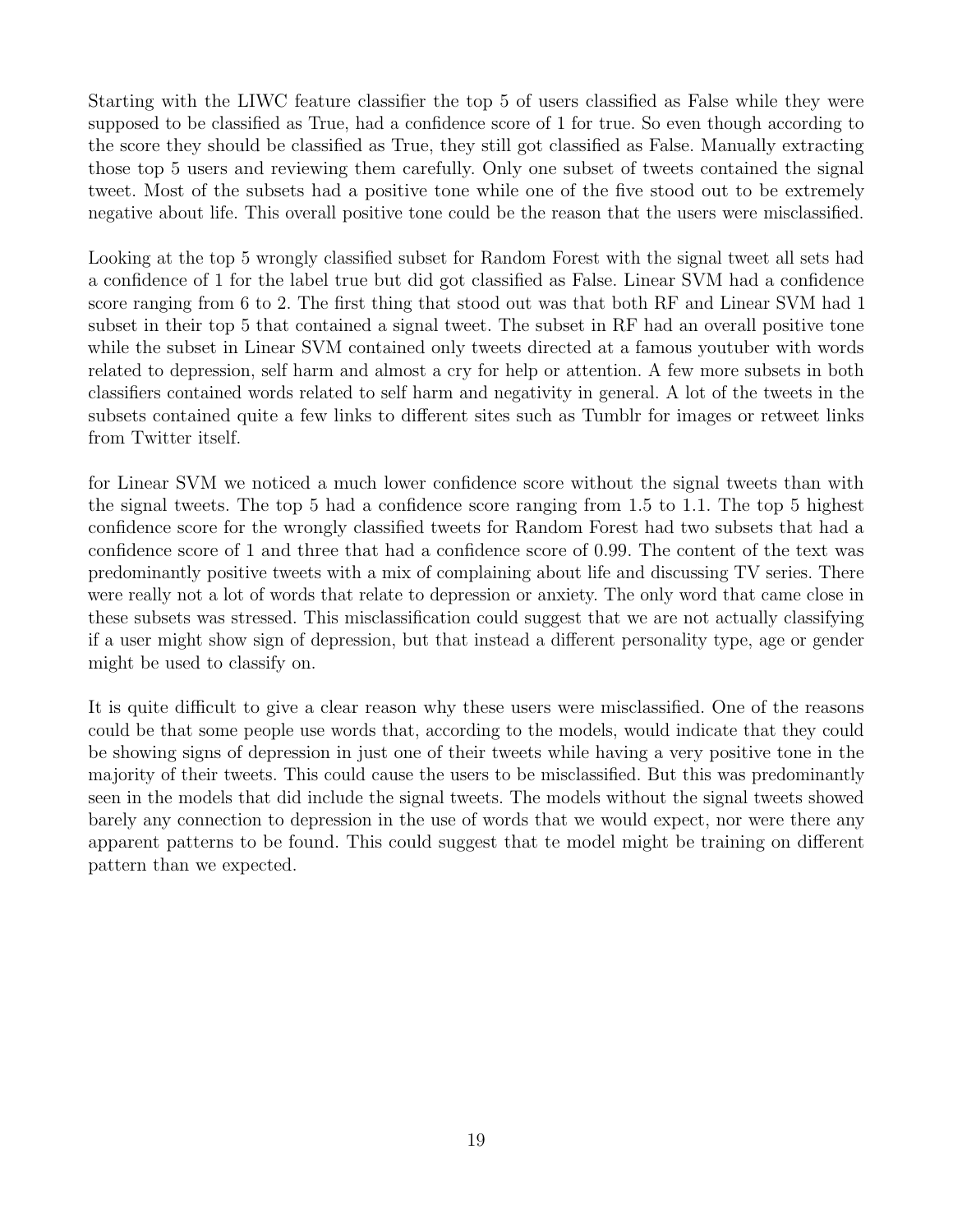# <span id="page-22-0"></span>5 Discussion

The results have shown that looking at pure accuracy scores doesn't always say everything. If we were to only consider accuracy and the classification report we might conclude that we should include the signal tweet an choose the Linear Support Vector Machine in combination with our Bag of Words feature set. Because if we compare this model to our optimized Random Forest classifier for the LIWC features the numbers might suggest that the Linear SVM BOW classifier has a much higher accuracy, Positive Recall and F1 score.

But these surprisingly high scores for the Linear SVM suggested that something made the classification almost too easy. Looking at the feature importances we can understand why. The most important features for both BOW models included the word 'depression' and 'diagnosed'. If we take into account that the signal pattern on which the signal tweets were chosen did include those words, we might conclude that because the signal tweets were still included in the data set the problem has been made to easy and therefore might not have learned anything.

We can see from the results that removing the signal tweets did have a big impact on the accuracy scores for the models with BOW features. The highest accuracy score dropped from 94% to 71% which is more in line with what most other studies show. But if we take a look at the Positive recall and F1 score we can see that these models do not perform well in predicting the True label correctly. Where Linear SVM shows an already very low score of 0.418 and 0.491 respectively, the Random Forest model scores even lower. It is clear that Random Forest is not a suitable classifier for dealing with BOW features. The Random Forest classifier classified almost everything as false and achieved a very low score for the positive recall of 0.138 and 0.240 for the F1 score.

If we would to compare LIWC and BOW features based on the model accuracy for the data set that included the signal tweet, we can conclude that the BOW with a Linear SVM classifier achieved the highest result but might not have learned a lot of useful information. Because we did not try to analyze our data set without the signal tweet by LIWC we cannot make any statements comparing the LIWC features with the BOW features in this case. But we can compare the BOW feature with and without the signal tweet and from this we can come to the point that without the signal tweets, the BOW classifier might not be the best model for classifying subsets of tweets as possibly showing signs of depression when there are no words such as depression directly involved.

The feature importance gave us a few very interesting results. It showed us first of all, as discussed above, that including the signal tweet had a very big effect on the BOW feature models. The words 'depression' and 'diagnosed' has some of the highest importance when using Random Forest as well as the Linear Support Vector Machine. The highest scoring features without using the signal tweets included celebrities like Jared Padalecki ('whose Twitter handle is 'jarped') and Niall Horan for the Linear SVM. This might suggest a certain audience category on which the Linear SVM classifies the users, namely people who are interested in the tweets of Padalecki and Horan, which could be the fans of the content they produce. The Random Forest really focuses in urls as shown by the high importance of 'https' 'co' and interactions as shown by 'rt'.

The feature importance using the LIWC features seem more in line with what research shows about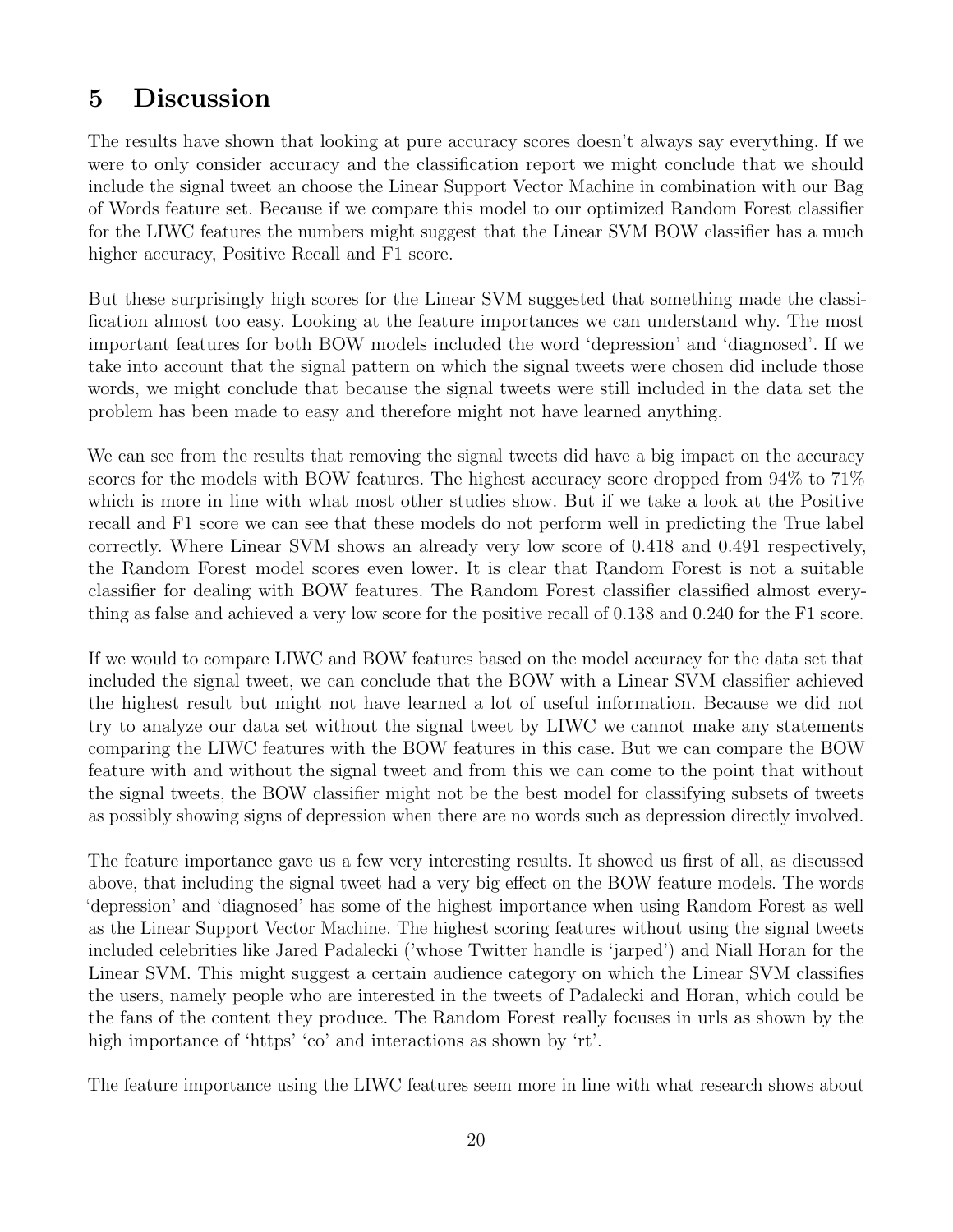online expression of depression. The high importance of health and sad can be explained by words as depression, diagnosed which come from the signal tweet. But categories such as Insight and Present focus seem so confirm to what the research of Park et al [\[14\]](#page-26-5) stated. People who suffer from depression are more likely to express their feelings and their thoughts.

The research paper of Shen et al [\[18\]](#page-26-0) who constructed the data set that we used, caused a lot of questions. The statement made in their paper about the 'strict' pattern, implied that they were talking about a contiguous pattern. The pattern was not that strict or contiguous and allowed for different words in between the words "diagnosed" and "depression" which they did not make clear. This appeared not to cause any inconsistencies in the data and might be the right approach to select more signal tweets, but could be better explained.

There were also some contradictions between the data they described and the data they delivered. The data set they provided did not seem to contain the same information as they specified in their paper, in terms of quantity. This might be because of some errors while downloading, but the downloading of this data set was tried several times and every time with the same data as a result.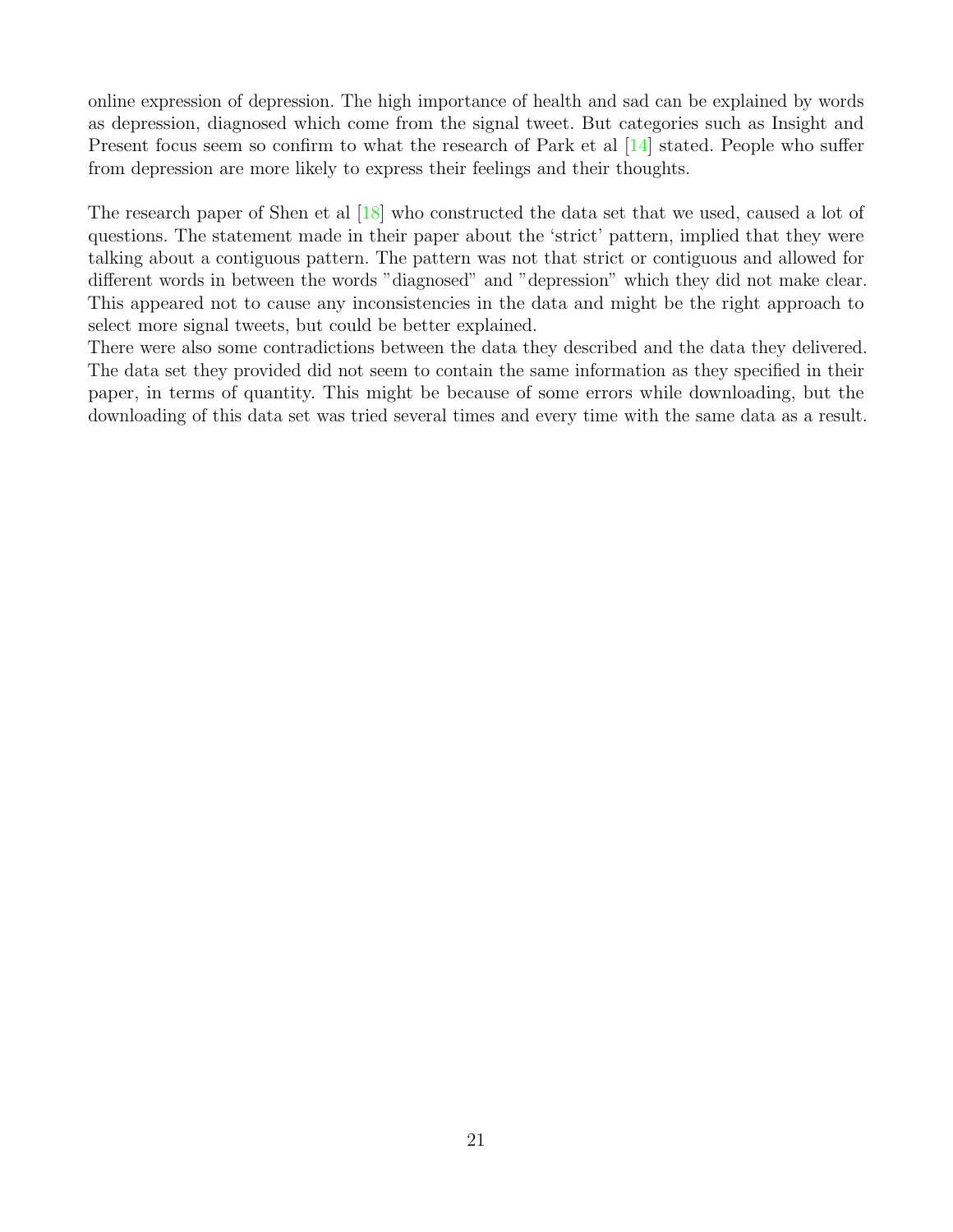# <span id="page-24-0"></span>6 Conclusions and Further Research

The goal of this research was to detect if a person might have depression signs based on Twitter text data using classification models. To do so, two different sets of features were compared: features generated by the LIWC tool and a Bag of Words feature set. Different classifiers were compared as well to find the best performing model.

Comparing the best performing LIWC models and BOW models based only on accuracy score and the classification report showed that the BOW models had a much higher accuracy, positive recall and positive F1 score. This raised some questions, because an accuracy of 94% was a lot higher than found in previous research that tried the same thing using BOW features. So see what might have caused this, the most important features according to the feature importance score were explored. This showed that in the BOW model the words that got the highest score were 'depression' and 'detection' which are also the most important words in the pattern on which signal tweets were selected. So to see if this indeed caused the high accuracy score we removed the signal tweets from the data set and found that the same model for BOW features got an accuracy score of 71%. These results were comparable with previous research. However, looking at the positive recall and F1 score the model might not be that accurate at predicting if someone might be showing signs of depression based on a subset of their tweets.

Because LIWC categorized the words, it might tell is more about the kind of words are most important to classify a user as 'depressed', than than the BOW model which shows importance for specific words. We should keep in mind that for the LIWC models we did include the signal tweets, so we cannot compare it directly to the BOW model without the signal tweet included.

Looking back at the results from the BOW features we can ask ourselves if we are actually classifying users as depressed or if we are classifying users on a specific age, gender and/or personality. The abbreviations that are considered important features according to the BOW feature model are mostly used by a audience that uses Twitter more informal. The same goes for the names of celebrities that have a high feature importance. The use of the names of these celebrities are connected to an audience that might watch shows where they appear of listen to their music, in other words are fan of their content. This might be a result of sampling bias. For feature work we might look into the process of collecting samples on Twitter for predicting depression.

Another possible feature research to investigate could be the effect of sub samples of tweets taken per user. In this study we decided to take 20 tweets per user as a sub samples, and five sub samples per user in total. By changing these numbers we might see different results in the accuracy and important features. And finally, a combination between using BOW and LIWC features could be examined. A lot of research is already looking into a combination of different features, so combining LIWC an BOW could be an interesting addition.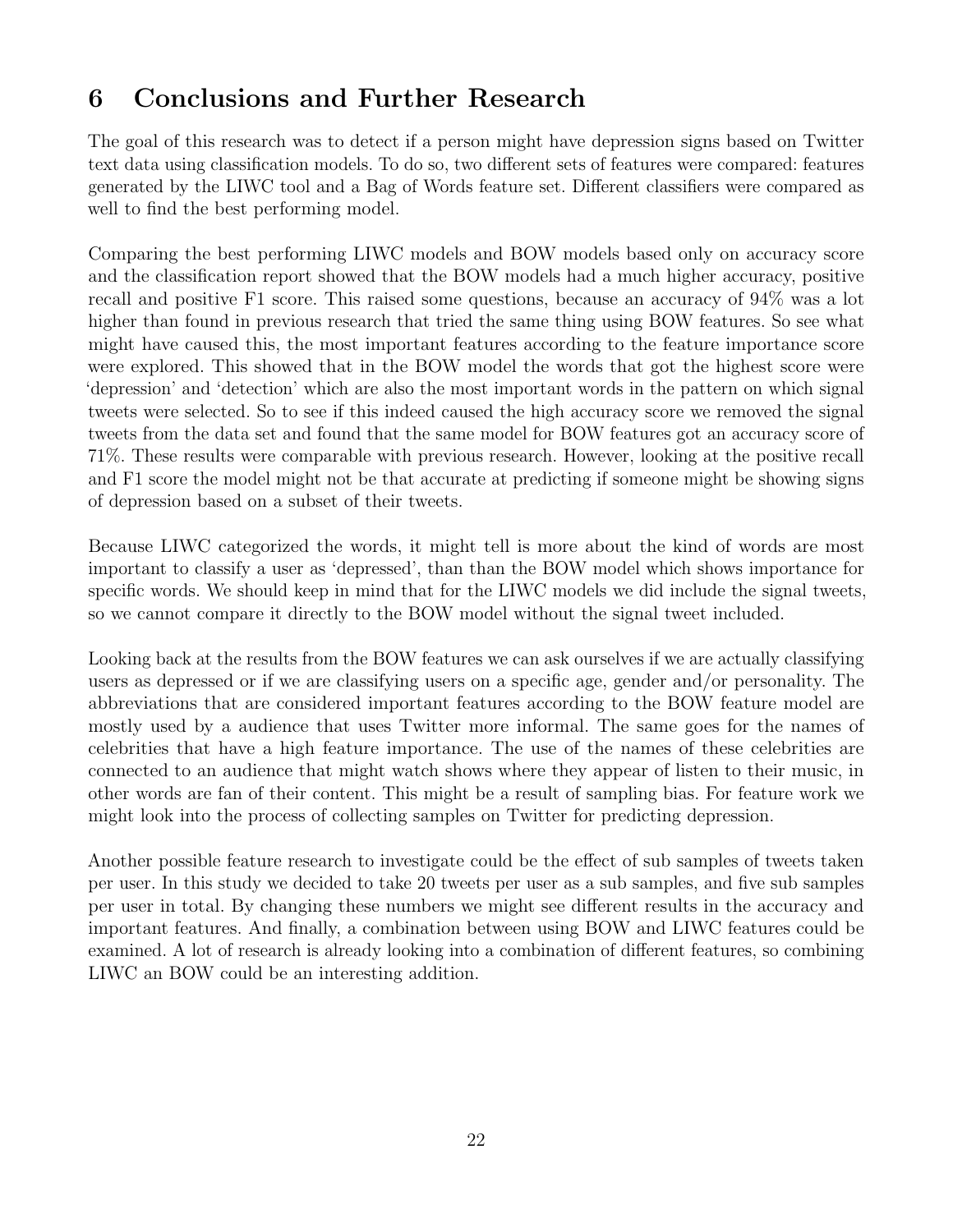### <span id="page-25-0"></span>References

- <span id="page-25-1"></span>[1] Domo resource - data never sleeps 7.0. [https://www.domo.com/learn/](https://www.domo.com/learn/data-never-sleeps-7) [data-never-sleeps-7](https://www.domo.com/learn/data-never-sleeps-7), 2019. [Online; accessed 17-July-2020].
- <span id="page-25-2"></span>[2] Bazarova, N. N., Choi, Y. H., Sosik, V. S., Cosley, D., and Whitlock, J. Social sharing of emotions on facebook. Proceedings of the 18th ACM Conference on Computer Supported Cooperative Work & Social Computing - CSCW 15 (2015).
- <span id="page-25-3"></span>[3] Berryman, C., Ferguson, C. J., and Negy, C. Social media use and mental health among young adults. Psychiatric Quarterly 89, 2 (2017), 307–314.
- <span id="page-25-11"></span>[4] CHAWLA, N. V., BOWYER, K. W., HALL, L. O., AND KEGELMEYER, W. P. Smote: Synthetic minority over-sampling technique. Journal of Artificial Intelligence Research 16 (Jun 2002), 321–357.
- <span id="page-25-9"></span>[5] Coppersmith, G., Dredze, M., Harman, C., Hollingshead, K., and Mitchell, M. Clpsych 2015 shared task: Depression and ptsd on twitter. Proceedings of the 2nd Workshop on Computational Linguistics and Clinical Psychology: From Linguistic Signal to Clinical Reality (2015).
- <span id="page-25-10"></span>[6] DIRKSON, A., VERBERNE, S., SARKER, A., AND KRAAIJ, W. Data-driven lexical normalization for medical socialmedia. Multimodal Technologies and Interaction 3, 3 (2019).
- <span id="page-25-7"></span>[7] Gamon, M., Choudhury, M., Counts, S., and Horvitz, E. Predicting depression via social media. Association for the Advancement of Artificial Intelligence (2013).
- <span id="page-25-12"></span>[8] Hu, Y., Talamadupula, K., and Kambhampati, S. Dude, srsly?: The surprisingly formal nature of twitter's language. In Proceedings of the 7th International Conference on Weblogs and Social Media, ICWSM 2013 (2013), AAAI press, pp. 244–253. 7th International AAAI Conference on Weblogs and Social Media, ICWSM 2013 ; Conference date: 08-07-2013 Through 11-07-2013.
- <span id="page-25-5"></span>[9] Islam, M. R., Kabir, M. A., Ahmed, A., Kamal, A. R. M., Wang, H., and Ulhaq, A. Depression detection from social network data using machine learning techniques. Health Information Science and Systems 6, 8 (2018).
- <span id="page-25-4"></span>[10] Kelly, Y., Zilanawala, A., Booker, C., and Sacker, A. Social media use and adolescent mental health: Findings from the uk millennium cohort study. EClinicalMedicine 6 (2018), 59–68.
- <span id="page-25-8"></span>[11] LOSADA, D. E., CRESTANI, F., AND PARAPAR, J. erisk 2020: Self-harm and depression challenges. Lecture Notes in Computer Science Advances in Information Retrieval (Apr 2020), 557–563.
- <span id="page-25-6"></span>[12] Nguyen, T., O'Dea, B., Larsen, M., Phung, D., Venkatesh, S., and Christensen, H. Using linguistic and topic analysis to classify sub-groups of online depression communities. Multimedia Tools and Applications 76, 8 (2015), 10653–10676.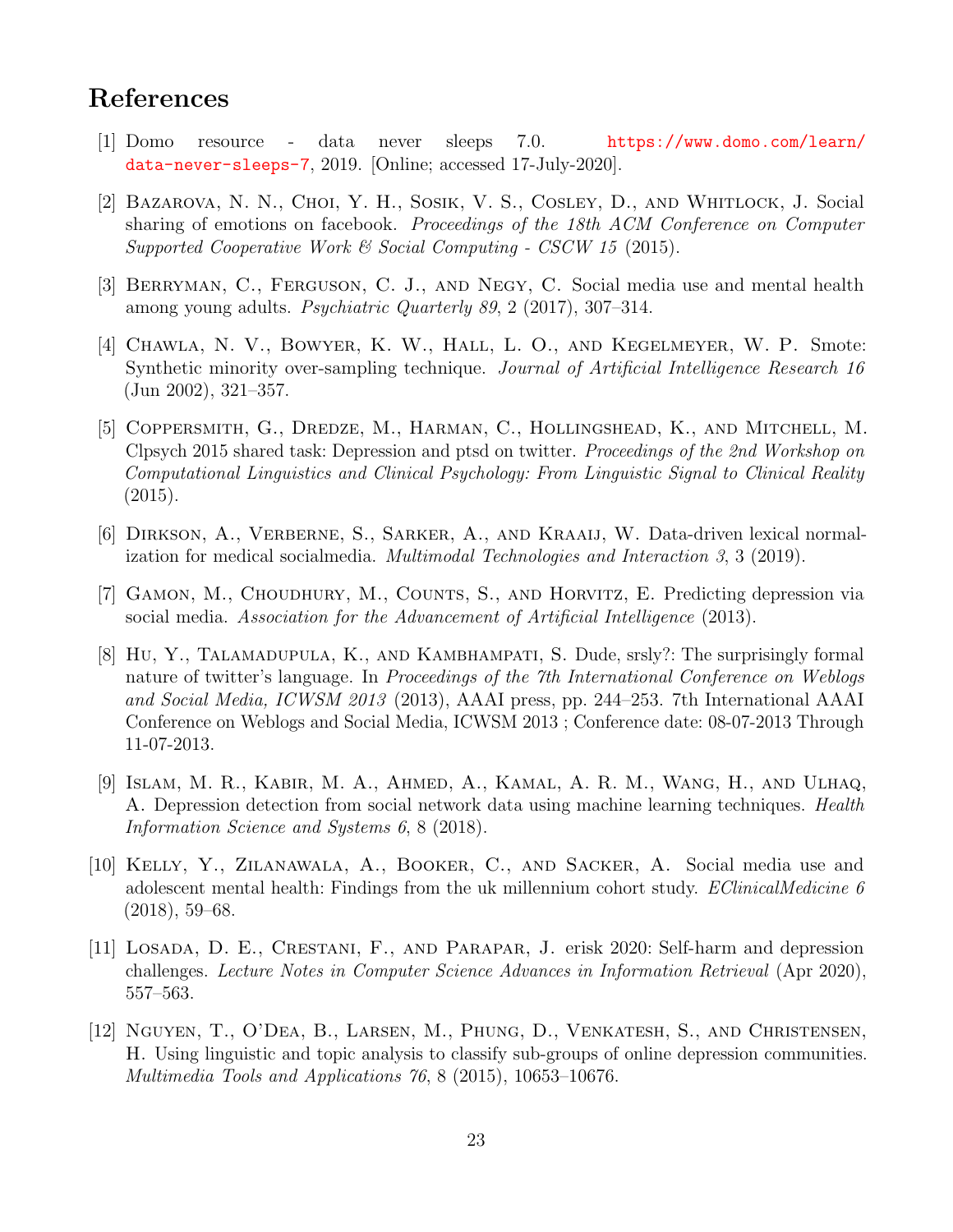- <span id="page-26-4"></span>[13] OPHIR, Y., ASTERHAN, C. S., AND SCHWARZ, B. B. Unfolding the notes from the walls: Adolescents' depression manifestations on facebook. Computers in Human Behavior 72 (2017), 96–107.
- <span id="page-26-5"></span>[14] PARK, M., McDonald, D., AND CHA, M. Perception differences between the depressed and non-depressed users in twitter. Proceedings of the 7th International Conference on Weblogs and Social Media, ICWSM 2013 (01 2013), 476–485.
- <span id="page-26-7"></span>[15] Pedregosa, F., Varoquaux, G., Gramfort, A., Michel, V., Thirion, B., Grisel, O., Blondel, M., Prettenhofer, P., Weiss, R., Dubourg, V., Vanderplas, J., Passos, A., Cournapeau, D., Brucher, M., Perrot, M., and Duchesnay, E. Scikit-learn: Machine learning in Python. Journal of Machine Learning Research 12 (2011), 2825–2830.
- <span id="page-26-6"></span>[16] Pennebaker, J., Francis, M., and Booth, R. Linguistic inquiry and word count (liwc).
- <span id="page-26-3"></span>[17] RINKE, M., BUNDY, D., AND STEIN, R. Increasing recognition and diagnosis of adolescent depression: Project redde: A cluster randomized trial. Pediatric Quality and Safty 4, 6 (2019).
- <span id="page-26-0"></span>[18] Shen, G., Jia, J., Nie, L., Feng, F., Zhang, C., Hu, T., Chua, T.-S., and Zhu, W. Depression detection via harvesting social media: A multimodal dictionary learning solution. Proceedings of the Twenty-Sixth International Joint Conference on Artificial Intelligence (2017).
- <span id="page-26-8"></span>[19] Shen, G., Jia, J., Nie, L., Feng, F., Zhang, C., Hu, T., Chua, T.-S., and Zhu, W. Depression detection via harvesting social media: A multimodal dictionary learning solution. In Proceedings of the Twenty-Sixth International Joint Conference on Artificial Intelligence, IJCAI-17 (2017), pp. 3838–3844.
- <span id="page-26-1"></span>[20] Tsugawa, S., Kikuchi, Y., Kishino, F., Nakajima, K., Itoh, Y., and Ohsaki, H. Recognizing depression from twitter activity. Proceedings of the 33rd Annual ACM Conference on Human Factors in Computing Systems - CHI 15 (2015).
- <span id="page-26-2"></span>[21] Depression fact sheet. [https://www.who.int/news-room/fact-sheets/detail/](https://www.who.int/news-room/fact-sheets/detail/depression) [depression](https://www.who.int/news-room/fact-sheets/detail/depression).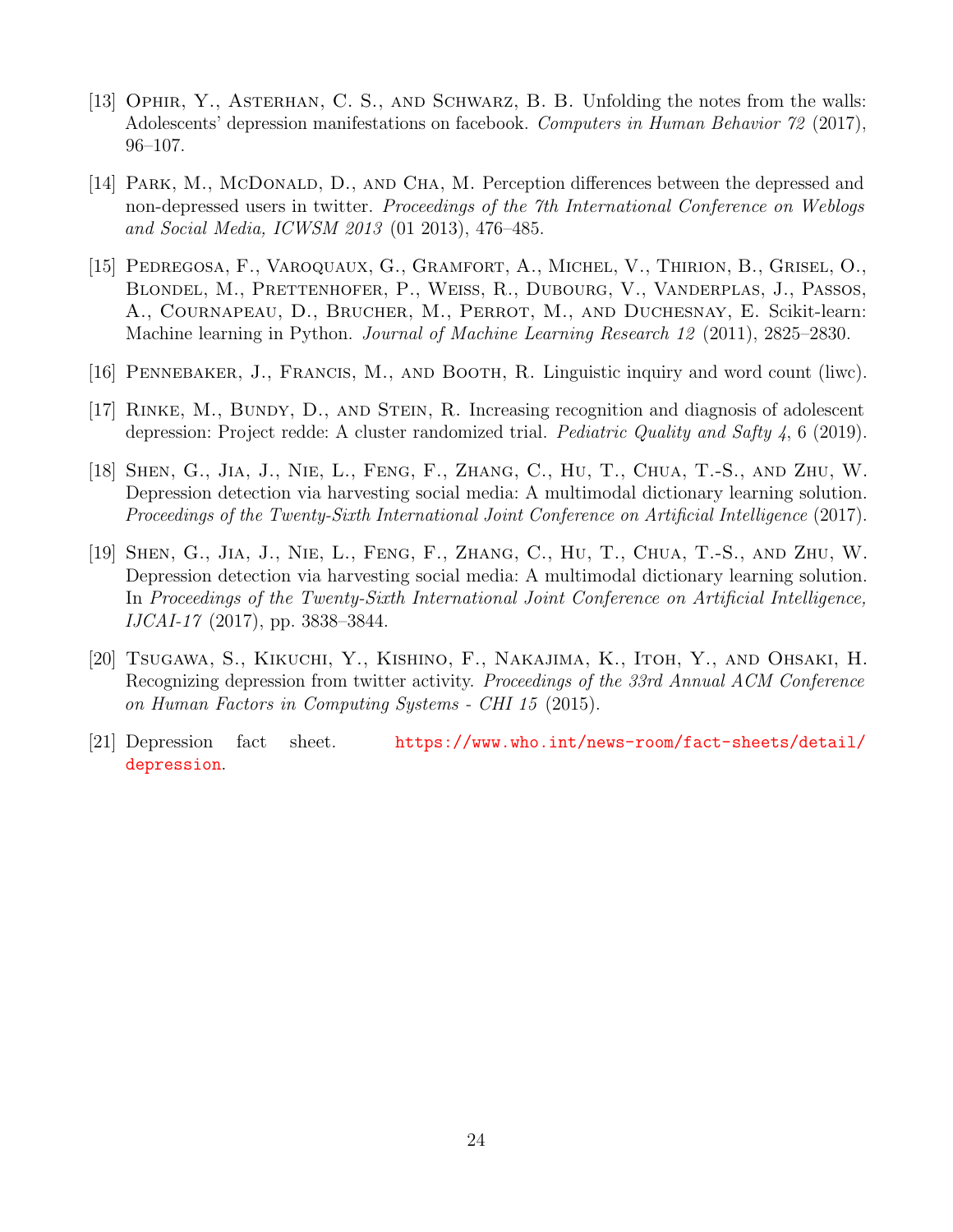# <span id="page-27-0"></span>Appendix



<span id="page-27-1"></span>Figure 8: Feature Importance Random Forest for BOW with Signal Tweet and a min\_df of 50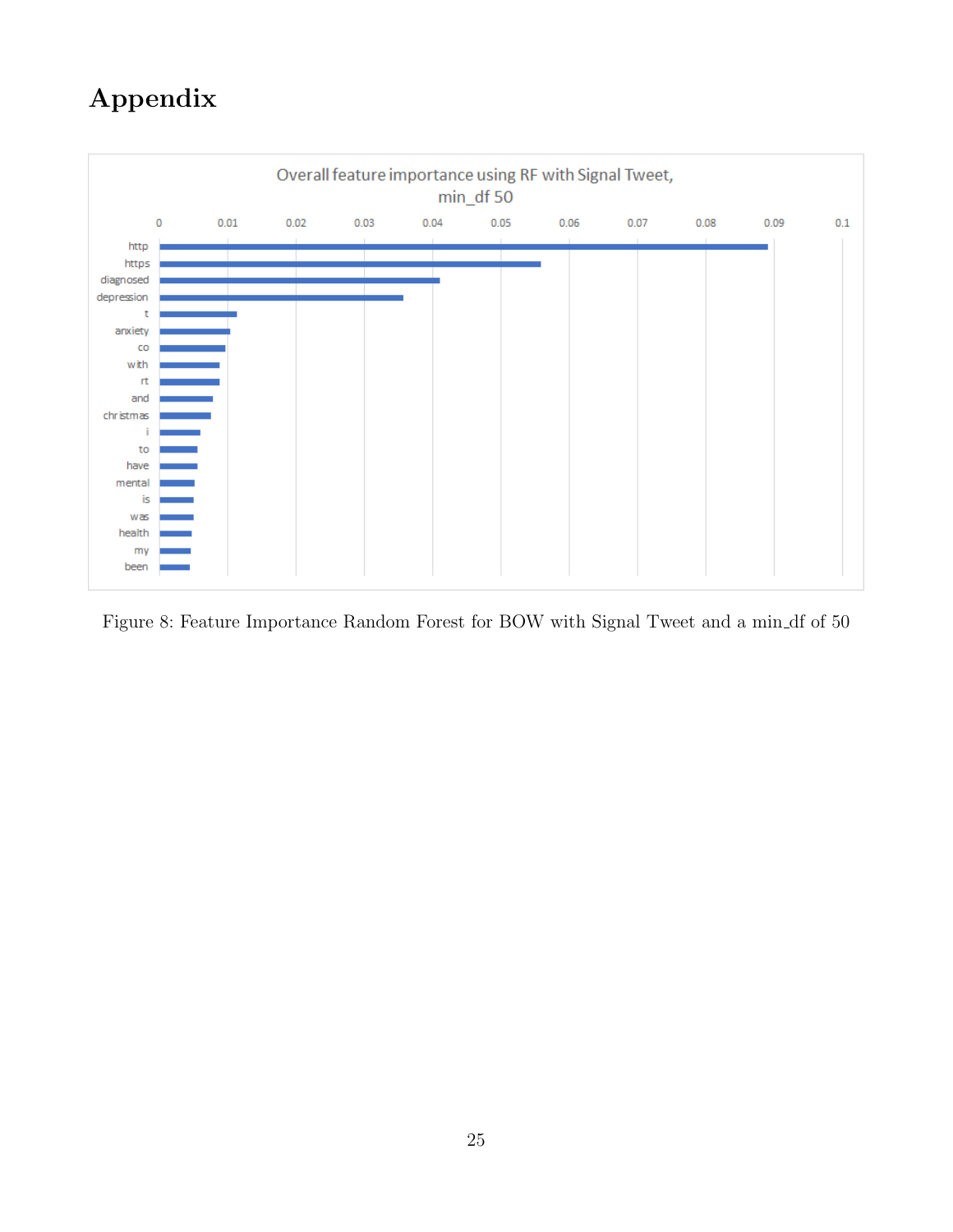

Figure 9: Feature Importance Random Forest for BOW without Signal Tweet and a min df of 50



<span id="page-28-0"></span>Figure 10: Feature Importance Linear Support Vector Machine for BOW without Signal Tweet and a min df of 50